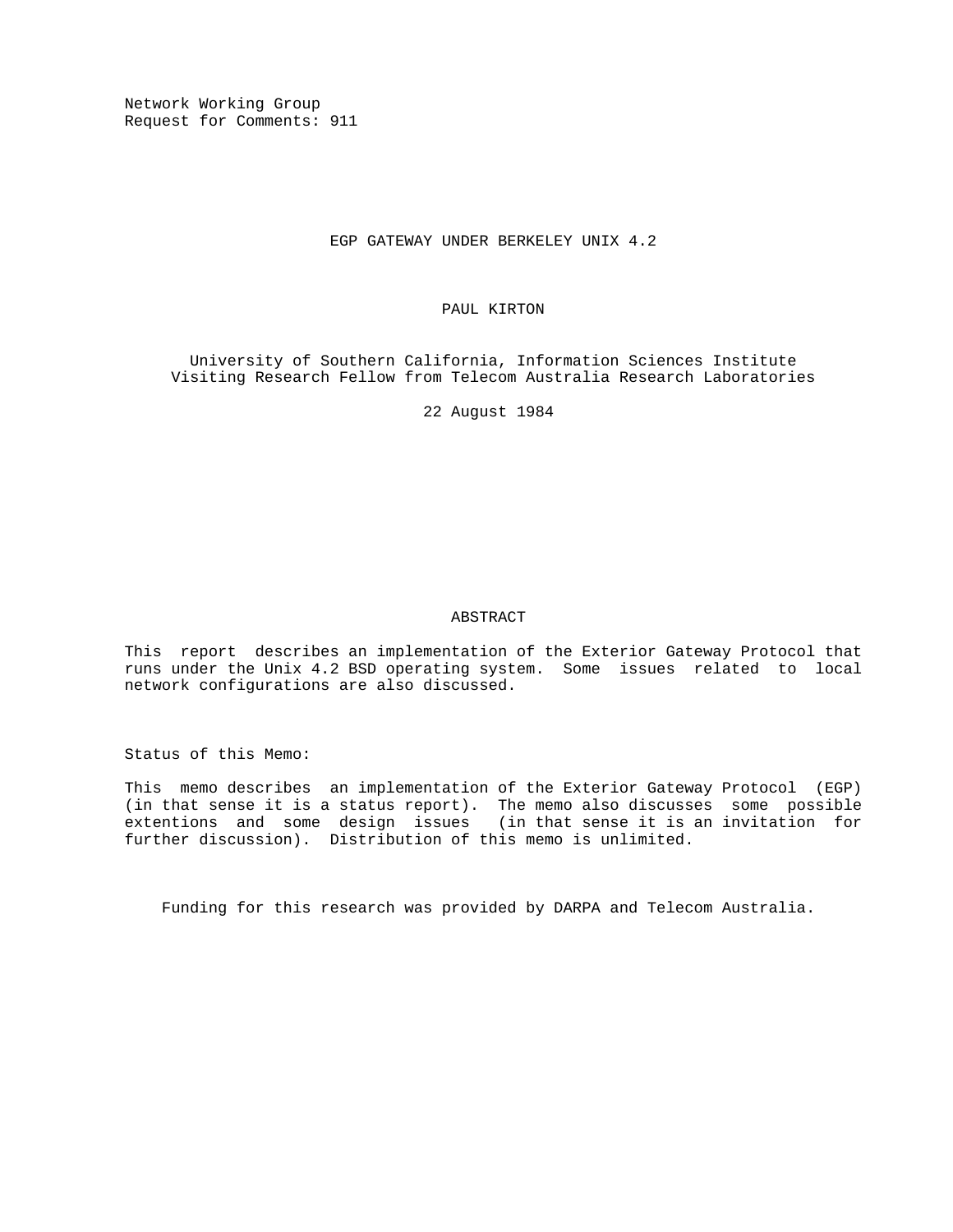| 1. INTRODUCTION                                                   | 1                     |
|-------------------------------------------------------------------|-----------------------|
| 1.1 Motivation for Development                                    | 1                     |
| 1.2 Overview of EGP                                               | 2                     |
| 2. GATEWAY DESIGN                                                 | 4                     |
| 2.1 Routing Tables                                                | $\overline{4}$        |
| 2.1.1 Incoming Updates                                            | 5                     |
| 2.1.2 Outgoing Updates                                            | 5                     |
| 2.2 Neighbor Acquisition                                          | $\overline{6}$        |
| 2.3 Hello and Poll Intervals<br>2.4 Neighbor Cease                | $\boldsymbol{6}$<br>7 |
| 2.5 Neighbor Reachability                                         | 7                     |
| 2.6 Sequence Numbers                                              | 8                     |
| 2.7 Treatment of Excess Commands                                  | 8                     |
| 2.8 Inappropriate Messages                                        | 8                     |
| 2.9 Default Gateway                                               | 9                     |
| 3. TESTING                                                        | 10                    |
|                                                                   |                       |
| 4. FUTURE ENHANCEMENTS                                            | 11                    |
| 4.1 Multiple Autonomous Systems                                   | 11                    |
| 4.2 Interface Monitoring                                          | 11                    |
| 4.3 Network Level Status Information                              | 11                    |
| 4.4 Interior Gateway Protocol Interface                           | 12                    |
| 5. TOPOLOGY ISSUES                                                | 13                    |
| 5.1 Topology Restrictions and Routing Loops                       | 13                    |
| 5.1.1 Background                                                  | 13                    |
| 5.1.2 Current Policy                                              | 14                    |
| 5.2 Present ISI Configuration                                     | 15                    |
| 5.2.1 EGP Across ARPANET                                          | 17                    |
| 5.2.2 EGP Across ISI-NET                                          | 17<br>18              |
| 5.2.3 Potential Routing Loop<br>5.3 Possible Future Configuration | 18                    |
| 5.3.1 Gateway to UCI-ICS                                          | 18                    |
| 5.3.2 Dynamic Switch to Backup Gateway                            | 19                    |
| 5.3.2.1 Usual Operation                                           | 19                    |
| 5.3.2.2 Host Initialization                                       | 19                    |
| 5.3.2.3 When Both the Primary and Backup are Down                 | 20                    |
| 5.3.2.4 Unix 4.2 BSD                                              | 20                    |
| 6. ACKNOWLEDGEMENT                                                | 21                    |
| 7. REFERENCES                                                     | 22                    |
|                                                                   |                       |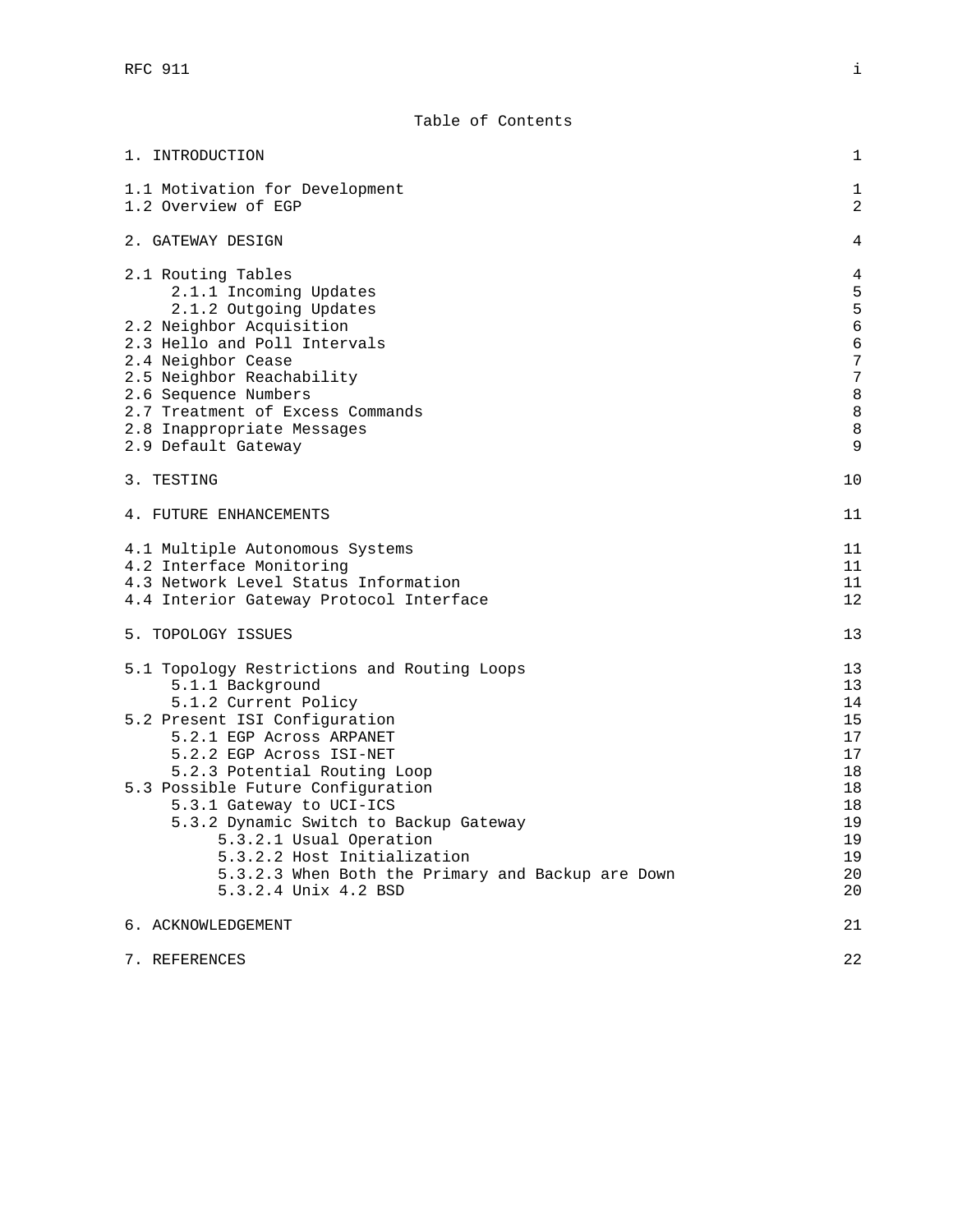1. INTRODUCTION

The Exterior Gateway Protocol (EGP) [Rosen 82; Seamonson & Rosen 84; Mills 84a] has been specified to allow autonomous development of different gateway systems while still maintaining global distribution of internet routing information. EGP provides a means for different autonomous gateway systems to exchange information about the networks that are reachable via them.

This report mainly describes an implementation of EGP that runs as a user \* \*\*

process under the Berkeley Unix 4.2 operating system run on a VAX computer. Some related issues concerning local autonomous system configurations are also discussed.

The EGP implementation is experimental and is not a part of Unix 4.2 BSD. It is anticipated that Berkeley will incorporate a version of EGP in the future.

The program is written in C. The EGP part is based on the C-Gateway code written by Liza Martin at MIT and the route management part is based on Unix 4.2 BSD route management daemon, "routed".

The EGP functions are consistent with the specification of [Mills 84a] except where noted.

A knowledge of EGP as described in [Seamonson & Rosen 84; Mills 84a] is assumed.

This chapter discusses the motivation for the project, Chapter 2 describes the gateway design, Chapter 3 is on testing, Chapter 4 suggests some enhancements and Chapter 5 discusses topology issues.

Further information about running the EGP program and describing the software is being published in an ISI Research Report ISI/RR-84-145 [Kirton 84].

Requests for documentation and copies of the EGP program should be sent to Joyce Reynolds (JKReynolds@USC-ISIF.ARPA). Software support is not provided.

1.1 Motivation for Development

With the introduction of EGP, the internet gateways will be divided into a "core" autonomous system (AS) of gateways maintained by Bolt, Beranek and Newman (BBN) and many "stub" AS's that are maintained by different organizations and have at least one network in common with a core AS gateway. The core AS will act as a hub for passing on routing information between

 \* Unix is a trade mark of AT&T

\*\*

\_\_\_\_\_\_\_\_\_\_\_\_\_\_\_

VAX is a trade mark of Digital Equipment Corporation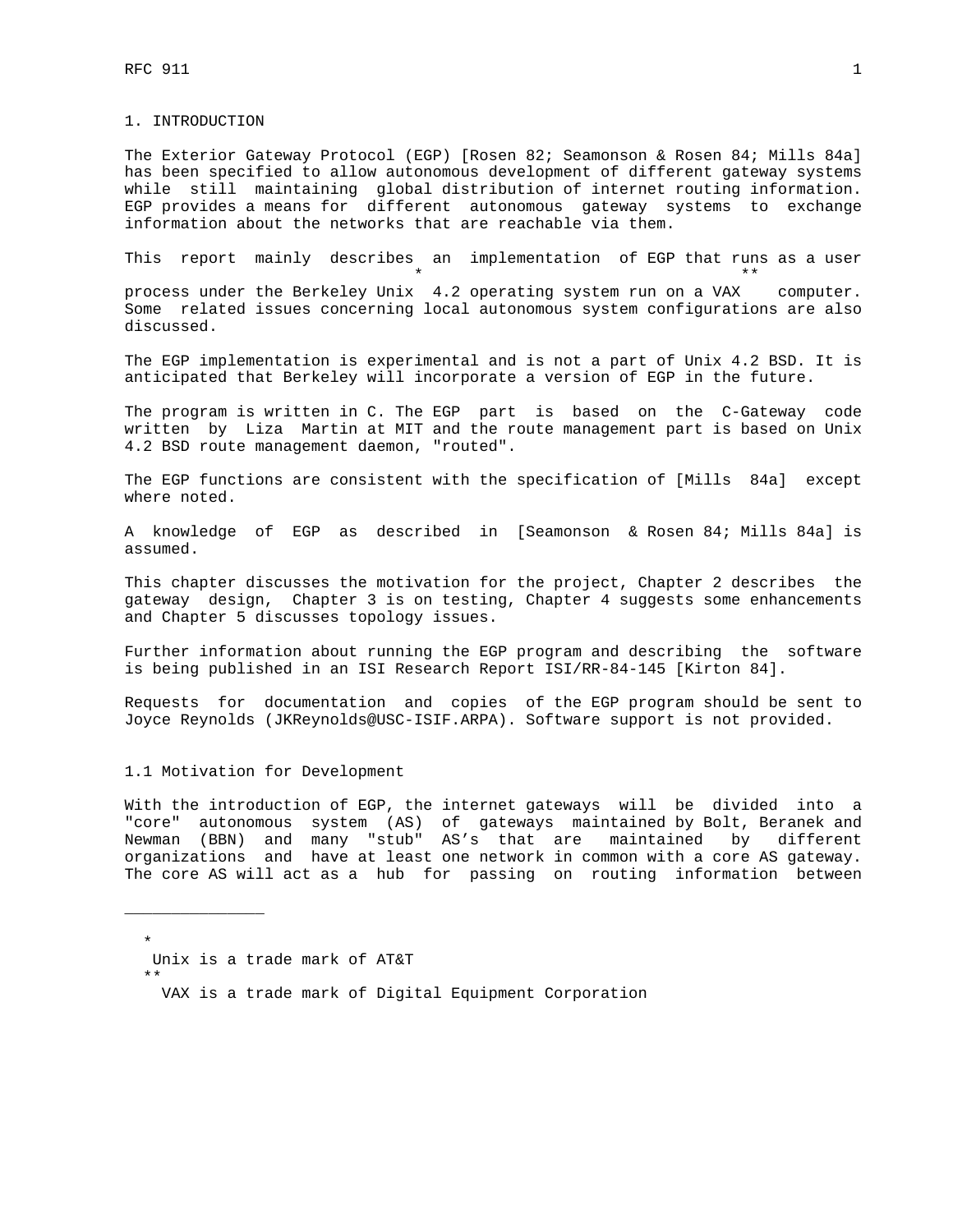different stub AS's so that it will only be necessary for stub AS's to conduct EGP with a core gateway. Further detail is given in [Rosen 82].

At the time of this project there were 28 "non-routing" gateways in the internet. Non-routing gateways did not exchange routing information but required static entries in the core gateway routing tables. Since August 1, 1984 these static entries have been eliminated and previously non-routing gateways are required to communicate this information to the core gateways dynamically via EGP [Postel 84].

At the USC Information Sciences Institute (ISI) there was a non-routing gateway to the University of California at Irvine network (UCI-ICS). With the elimination of non-routing gateways from the core gateway tables it is necessary to inform the core ISI gateway of the route to UCI-ICS using EGP.

Also, we would like a backup gateway between ISI-NET and the ARPANET in case the core ISI gateway is down. Such, a gateway would need to convey routing information via EGP. Details of the ISI network configuration are discussed in Section 5.2.

Of the 28 non-routing gateways 23 were implemented by Unix systems, including ISI's. Also, ISI's proposed backup gateway was a Unix system. Thus there was a local and general need for an EGP implementation to run under Unix. The current version of Unix that included Department of Defense (DoD) protocols was Berkeley Unix 4.2 so this was selected.

#### 1.2 Overview of EGP

This report assumes a knowledge of EGP, however a brief overview is given here for completeness. For further details refer to [Rosen 82] for the background to EGP, [Seamonson & Rosen 84] for an informal description, and [Mills 84a] for a more formal specification and implementation details.

EGP is generally conducted between gateways in different AS's that share a common network, that is, neighbor gateways.

EGP consists of three procedures, neighbor acquisition, neighbor reachability and network reachability.

Neighbor acquisition is a two way handshake in which gateways agree to conduct EGP by exchanging Request and Confirm messages which include the minimum Hello and Poll intervals. Acquisition is terminated by exchanging Cease and Cease-ack messages.

Neighbor reachability is a periodic exchange of Hello commands and I-H-U (I heard you) responses to ensure that each gateway is up. Currently a 30 second minimum interval is used across ARPANET. Only one gateway need send commands as the other can use them to determine reachability. A gateway sending reachability commands is said to be in the active mode, while a gateway that just responds is in the passive mode.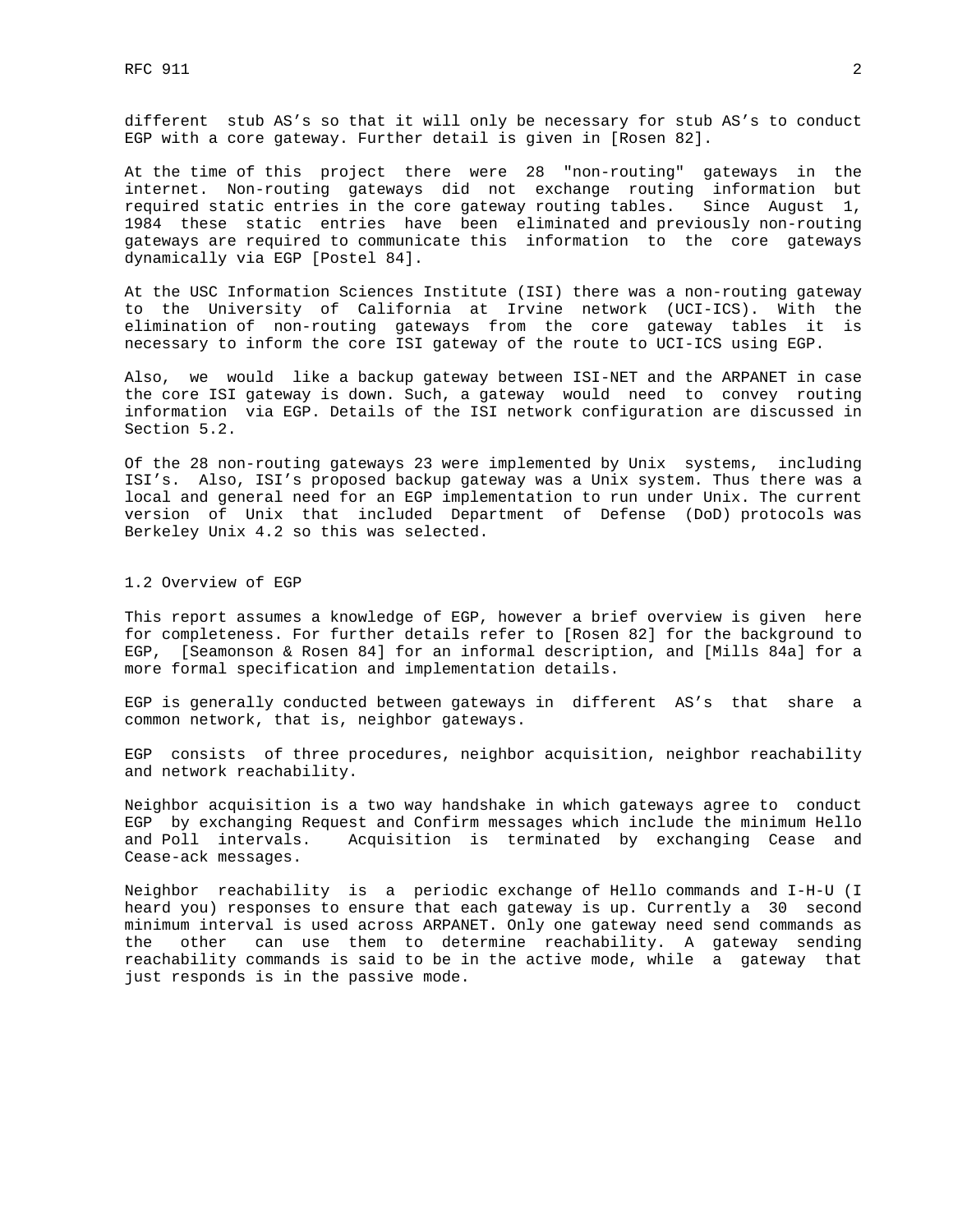Network reachability is determined by periodically sending Poll commands and receiving Update responses which indicate the networks reachable via one or more gateways on the shared network. Currently 2 minute minimum interval is used across ARPANET.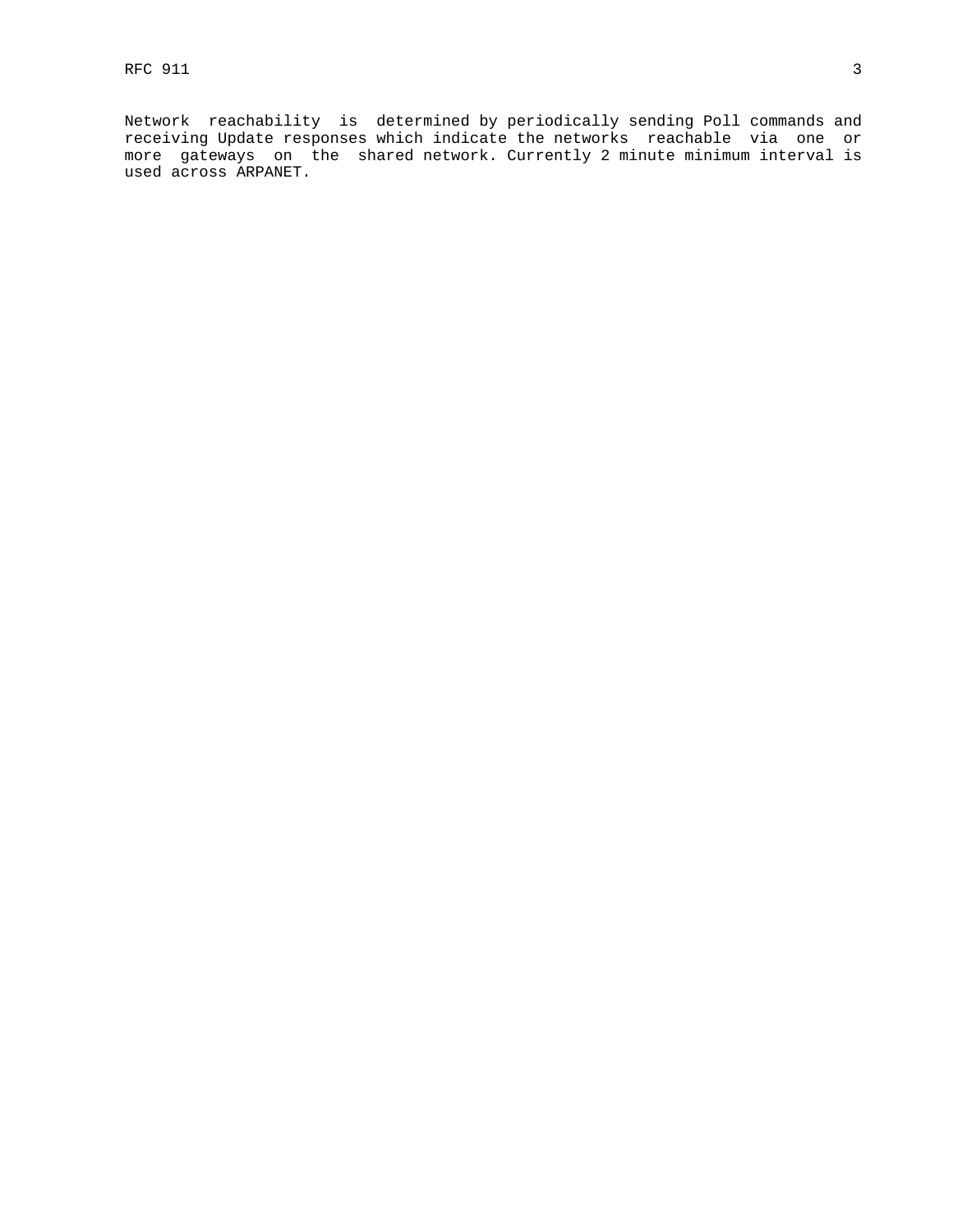## 2. GATEWAY DESIGN

EGP is a polling protocol with loose timing constraints. Thus the only gateway function requiring good performance is packet forwarding. Unix 4.2 already has packet forwarding built into the kernel where best performance can be achieved. At the time of writing Unix 4.2 did not send ICMP (Internet Control Message Protocol) redirect messages for misrouted packets. This is a requirement of internet gateways and will later be added by Berkeley.

The EGP and route update functions are implemented as a user process. This facilitates development and distribution as only minor changes need to be made to the Unix kernel. This is a similar approach to the Unix route distribution program "routed" [Berkeley 83] which is based on the Xerox NS Routing Information Protocol [Xerox 81].

# 2.1 Routing Tables

A route consists of a destination network number, the address of the next gateway to use on a directly connected network, and a metric giving the distance in gateway hops to the destination network.

There are two sets of routing tables, the kernel tables (used for packet forwarding) and the EGP process tables. The kernel has separate tables for host and network destinations. The EGP process only maintains the network routing tables. The EGP tables are updated when EGP Update messages are received. When a route is changed the kernel network tables are updated via the SIOCADDRT and SIOCDELRT ioctl system calls. At initialization the kernel network routing tables are read via the kernel memory image file, /dev/kmem, and copied into the EGP tables for consistency.

This EGP implementation is designed to run on a gateway that is also a host. Because of the relatively slow polling to obtain route updates it is possible that the host may receive notification of routing changes via ICMP redirects before the EGP process is notified via EGP. Redirects update the kernel tables directly. The EGP process listens for redirect messages on a raw socket and updates its routing tables to keep them consistent with the kernel.

The EGP process routing tables are maintained as two separate tables, one for exterior routes (via different AS gateways) and one for interior routes (via the gateways of this AS). The exterior routing table is updated by EGP Update messages. The interior routing table is currently static and is set at initialization time. It includes all directly attached nets, determined by the SIOCGIFCONF ioctl system call and any interior non-routing gateways read from the EGP initialization file, EGPINITFILE. The interior routing table could in future be updated dynamically by an Interior Gateway Protocol (IGP).

Maintaining separate tables for exterior and interior routing facilitates the preparation of outgoing Update messages which only contain interior routing information [Mills 84b]. It also permits alternative external routes to the internal routes to be saved as a backup in case an interior route fails. Alternate routes are flagged, RTS\_NOTINSTALL, to indicate that the kernel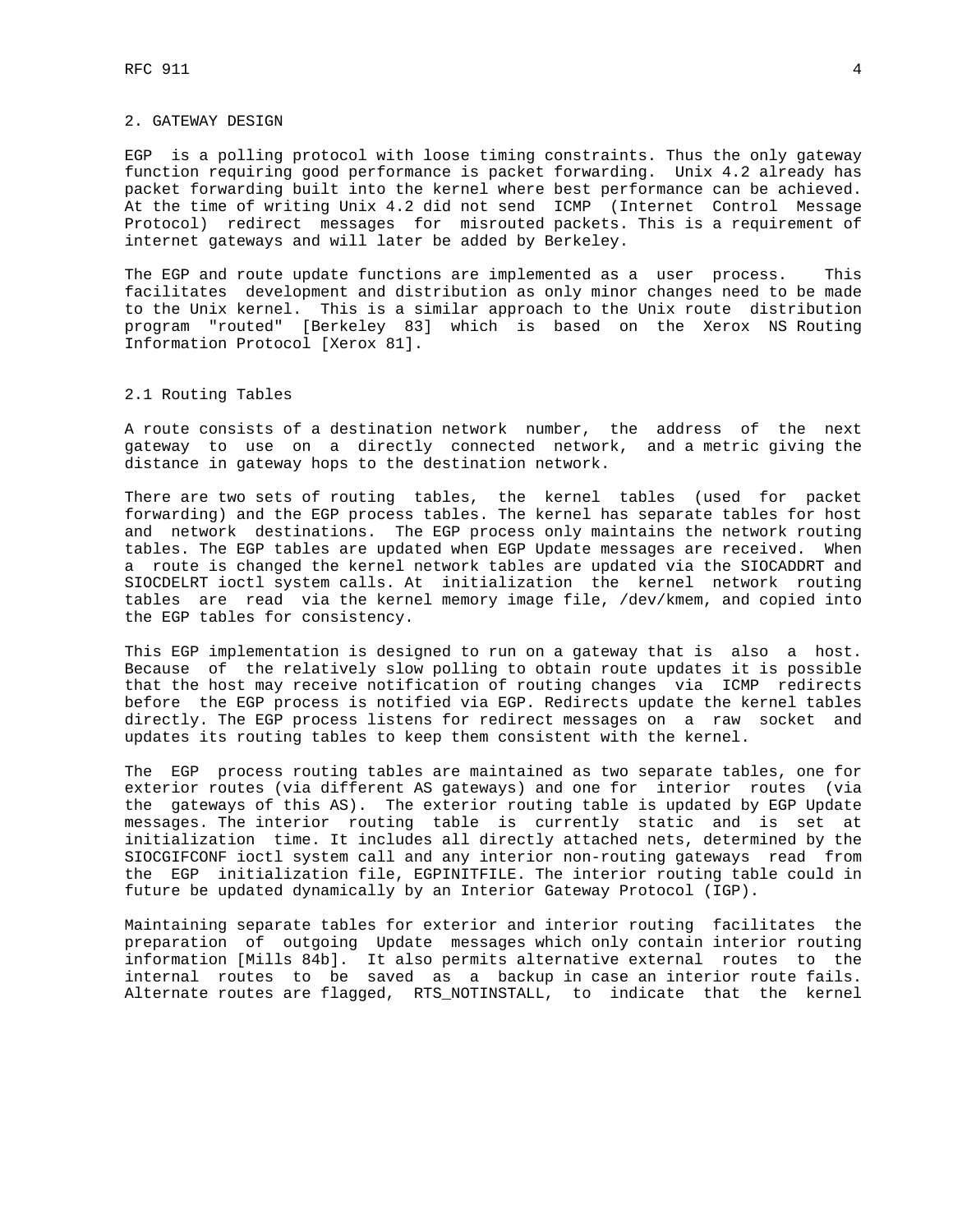routes should not be updated. In the current implementation alternate routes are not used.

## 2.1.1 Incoming Updates

EGP Updates are used to update the exterior routing table if one of the following is satisfied:

- No routing table entry exists for the destination network and the metric indicates the route is reachable (< 255).
- The advised gateway is the same as the current route.
- The advised distance metric is less than the current metric.
- The current route is older (plus a margin) than the maximum poll interval for all acquired EGP neighbors. That is, the route was omitted from the last Update.

If any exterior route entry, except the default route, is not updated by EGP within 4 minutes or 3 times the maximum poll interval, whichever is the greater, it is deleted.

If there is more than one acquired EGP neighbor, the Update messages received from each are treated the same way in the order they are received.

In the worst case, when a route is changed to a longer route and the old route is not first notified as unreachable, it could take two poll intervals to update a route. With the current poll interval this could be 4 minutes. Under Unix 4.2 BSD TCP connections (Transmission Control Protocol) are closed automatically after they are idle for 6 minutes. So this worst case will not result in the automatic closure of TCP connections.

#### 2.1.2 Outgoing Updates

Outgoing Updates include the direct and static networks from the interior routing table, except for the network shared with the EGP neighbor.

The networks that are allowed to be advised in Updates may be specified at initialization in EGPINITFILE. This allows particular routes to be excluded from exterior updates in cases where routing loops could be a problem. Another case where this option is necessary, is when there is a non-routing gateway belonging to a different AS which has not implemented EGP yet. Its routes may need to be included in the kernel routing table but they are not allowed to be advised in outgoing updates.

If the interior routing table includes other interior gateways on the network shared with the EGP neighbor they are include in Updates as the appropriate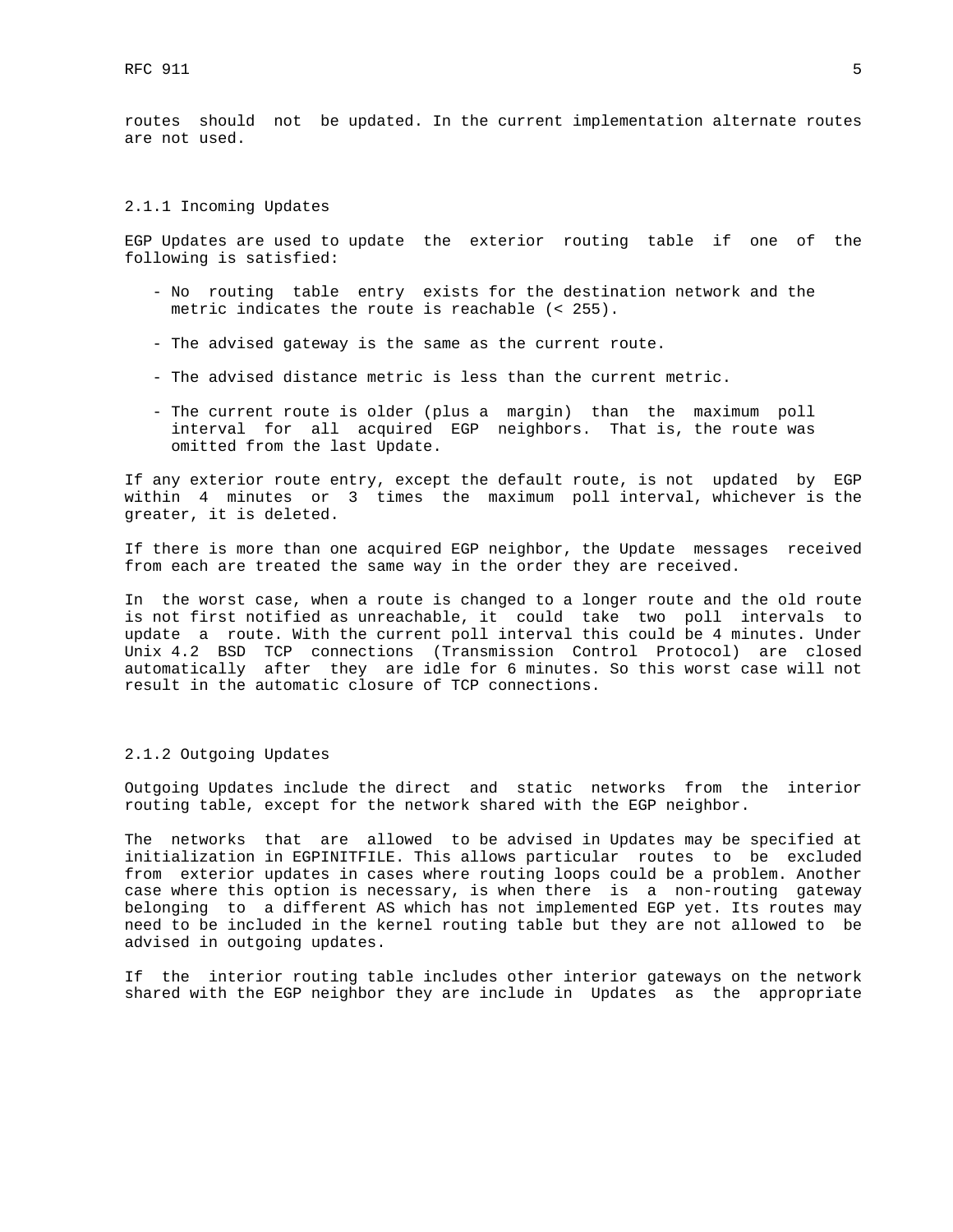first hop to their attached networks.

The distance to networks is set as in the interior routing table except if the route is marked down in which case the distance is set to 255. At present routes are only marked down if the outgoing interface is down. The state of all interfaces is checked prior to preparing each outgoing Update using the SIOCGIFFLAGS ioctl system call.

Unsolicited Updates are not sent.

# 2.2 Neighbor Acquisition

EGPINITFILE lists the addresses of trusted EGP neighbor gateways, which are read at initialization. These will usually be core gateways as only core gateways provide full internet routing information. At the time of writing there were three core gateways on ARPANET which support EGP, CSS-GATEWAY, ISI-GATEWAY and PURDUE-CS-GW, and two on MILNET, BBN-MINET-A-GW and AERONET-GW.

EGPINITFILE also includes the maximum number of these gateways that should be acquired at any one time. This is usually expected to be just one. If this gateway is declared down another gateway on the list will then be acquired automatically in sufficient time to ensure that the current routes are not timed out.

The gateway will only accept acquisitions from neighbors on the trusted list and will not accept them if it already has acquired its maximum quota. This prevents Updates being accepted from possibly unreliable sources.

The ability to acquire core gateways that are not on the trusted list but have been learned of indirectly via Update messages is not included because not all core gateways run EGP.

New acquisition Requests are sent to neighbors in the order they appear in EGPINITFILE. No more new Requests than the maximum number of neighbors yet to be acquired are sent at once. Any number of outstanding Requests are retransmitted at 32 second intervals up to 5 retransmissions each at which time the acquisition retransmission interval is increased to 4 minutes. Once the maximum number of neighbors has been acquired, unacquired neighbors with outstanding Requests are sent Ceases. This approach provides a compromise between fast response when neighbors do not initially respond and a desire to minimize the chance that a neighbor may be Ceased after it has sent a Confirm but before it has been received. If the specified maximum number of neighbors cannot be acquired, Requests are retransmitted indefinitely to all unacquired neighbors.

# 2.3 Hello and Poll Intervals

The Request and Confirm messages include minimum values for Hello and Poll intervals. The advised minimums by this and the core gateways are currently 30 and 120 seconds respectively.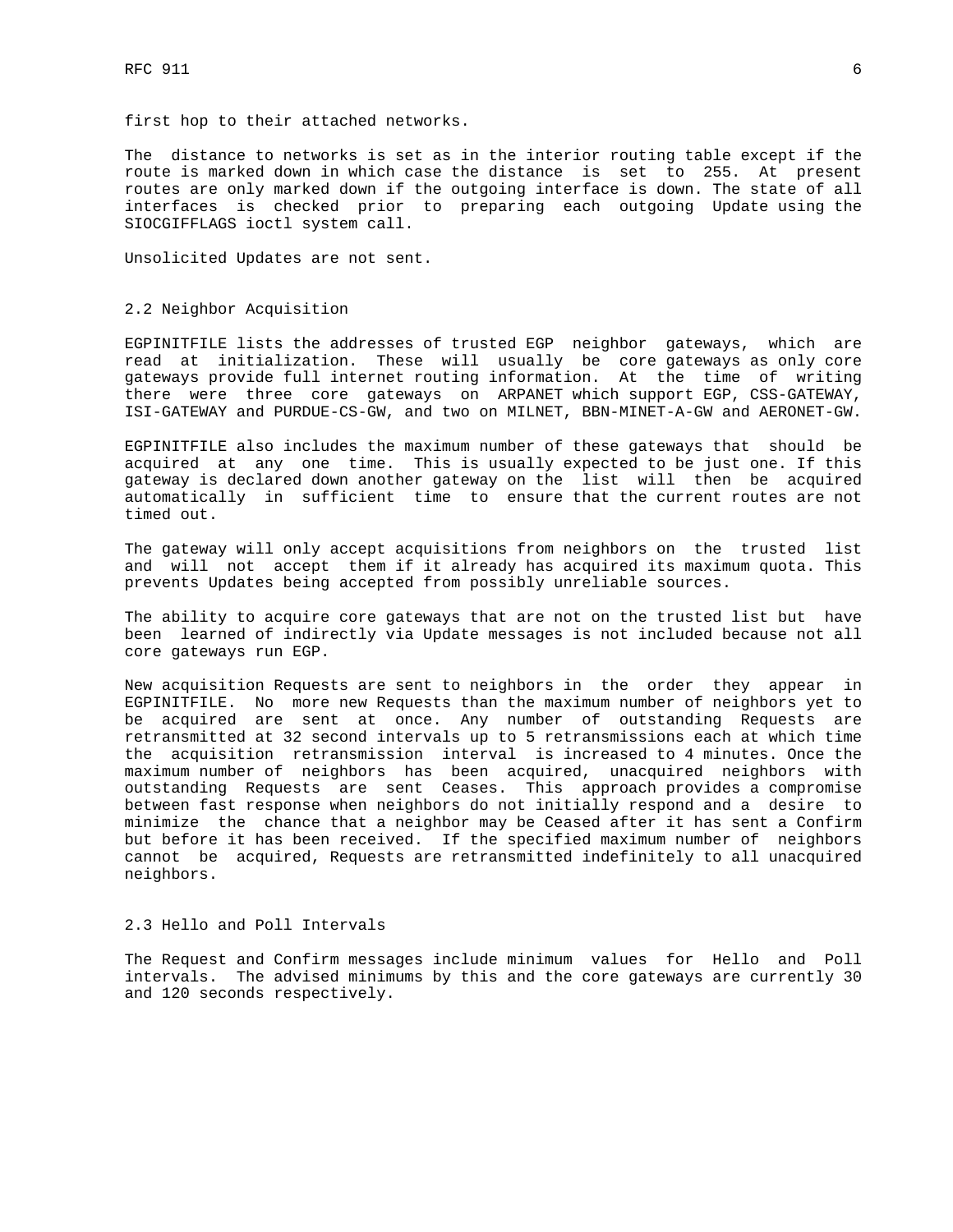The received intervals are checked against upper bounds to guard against nonsense values. The upper bounds are currently set at 120 and 480 seconds respectively. If, they are exceeded the particular neighbor is considered bad and not sent further Requests for one hour. This allows the situation to be corrected at the other gateway and normal operation to automatically resume from this gateway without an excess of unnecessary network traffic.

The actual Hello and Poll intervals are chosen by first selecting the maximum of the intervals advised by this gateway and its peer. A 2 second margin is then added to the Hello interval to take account of possible network delay variations and the Poll interval is increased to the next integer ratio of the Hello interval. This results in 32 second Hello and 128 second Poll intervals.

If an Update is not received in response to a Poll, at most one repoll (same sequence number) is sent instead of the next scheduled Hello.

### 2.4 Neighbor Cease

If the EGP process is sent a SIGTERM signal via the Kill command, all acquired neighbors are sent Cease(going down) commands. Ceases are retransmitted at the hello interval at most 3 times. Once all have either responded with Cease-acks or been sent three retransmitted Ceases the process is terminated.

# 2.5 Neighbor Reachability

Only active reachability determination is implemented. It is done as recommended in [Mills 84a] with a minor variation noted below.

A shift register of responses is maintained. For each Poll or Hello command sent a zero is shifted into the shift register. If a response (I-H-U, Update or Error) is received with the correct sequence number the zero is replaced by a one. Before each new command is sent the reachability is determined by examining the last four entries of the shift register. If the neighbor is reachable and <= 1 response was received the neighbor is considered unreachable. If the neighbor is considered unreachable and >= 3 responses were received it is now considered reachable.

A neighbor is considered reachable immediately after acquisition so that the first poll received from a core gateway (once it considers this gateway reachable) will be responded to with an Update. Polls are not sent unless a neighbor is considered reachable and it has not advised that it considers this gateway unreachable in its last Hello, I-H-U or Poll message. This prevents the first Poll being discarded after a down/up transition. This is important as the Polls are used for reachability determination. Following acquisition at least one message must be received before the first Poll is sent. This is to determine that the peer does not consider this gateway down. This usually requires at least one Hello to be sent prior to the first poll. The discussion of this paragraph differs from [Mills 84a] which recommends that a peer be considered down following acquisition and Polls may be sent as soon as the peer is considered up. This is the only significant departure from the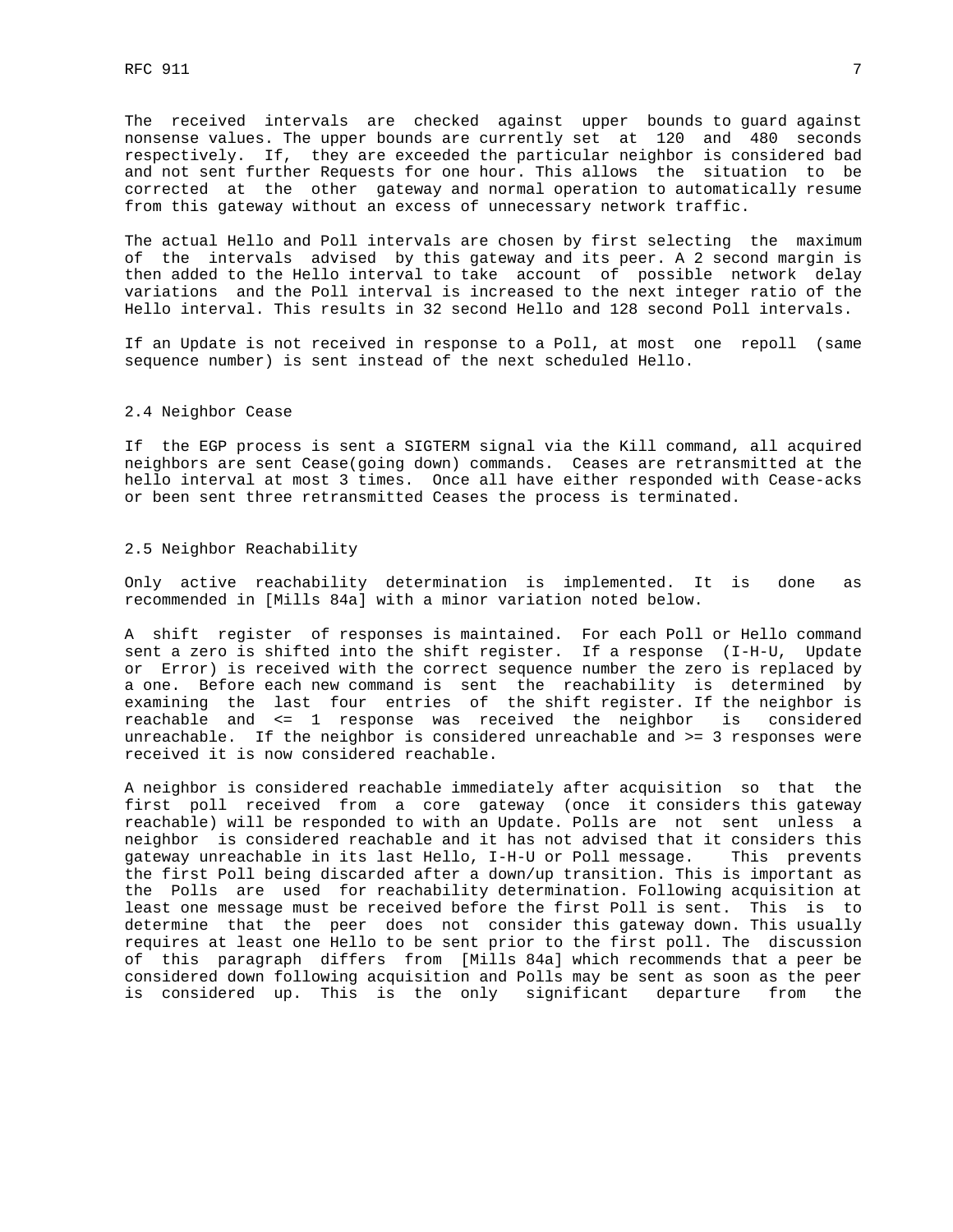recommendations in [Mills 84a].

Polls received by peers that are considered unreachable are sent an Error response which allows their reachability determination to progress correctly. This action is an option within [Mills 84a].

When a neighbor becomes unreachable all routes using it as a gateway are deleted from the routing table. If there are known unacquired neighbors the unreachable gateway is ceased and an attempt is made to acquire a new neighbor. If all known neighbors are acquired the reachability determination is continued for 30 minutes ([Mills 84a] suggests 60 minutes) after which time the unreachable neighbor is ceased and reacquisition attempted every 4 minutes. This is aimed at reducing unnecessary network traffic.

If valid Update responses are not received for three successive polls the neighbor is ceased and an alternative acquired or reacquisition is attempted in 4 minutes. This provision is provided in case erroneous Update data formats are being sent by the neighbor. This situation did occur on one occasion during testing.

## 2.6 Sequence Numbers

Sequence numbers are managed as recommended in [Mills 84a]. Single send and receive sequence numbers are maintained for each neighbor. The send sequence number is initialized to zero and is incremented before each new Poll (not repoll) is sent and at no other time. The send sequence number is used in all commands. The receive sequence number is maintained by copying the sequence number of the last Request, Hello, or Poll command received from a neighbor. This sequence number is used in outgoing Updates. All responses (including Error responses) return the sequence number of the message just received.

#### 2.7 Treatment of Excess Commands

If more than 20 commands are received from a neighbor in any 8 minute period the neighbor is considered bad, Ceased and reacquisition prevented for one hour.

At most one repoll (same sequence number) received before the poll interval has expired (less a 4 second margin for network delay variability) is responded to with an Update, others are sent an Error response. When an Update is sent in response to a repoll the unsolicited bit is not set, which differs from the recommendation in [Mills 84a].

# 2.8 Inappropriate Messages

If a Confirm, Hello, I-H-U, Poll or Update is received from any gateway (known or unknown) that is in the unacquired state, synchronization has probably been lost for some reason. A Cease(protocol violation) message is sent to try and reduce unnecessary network traffic. This action is an option in [Mills 84a].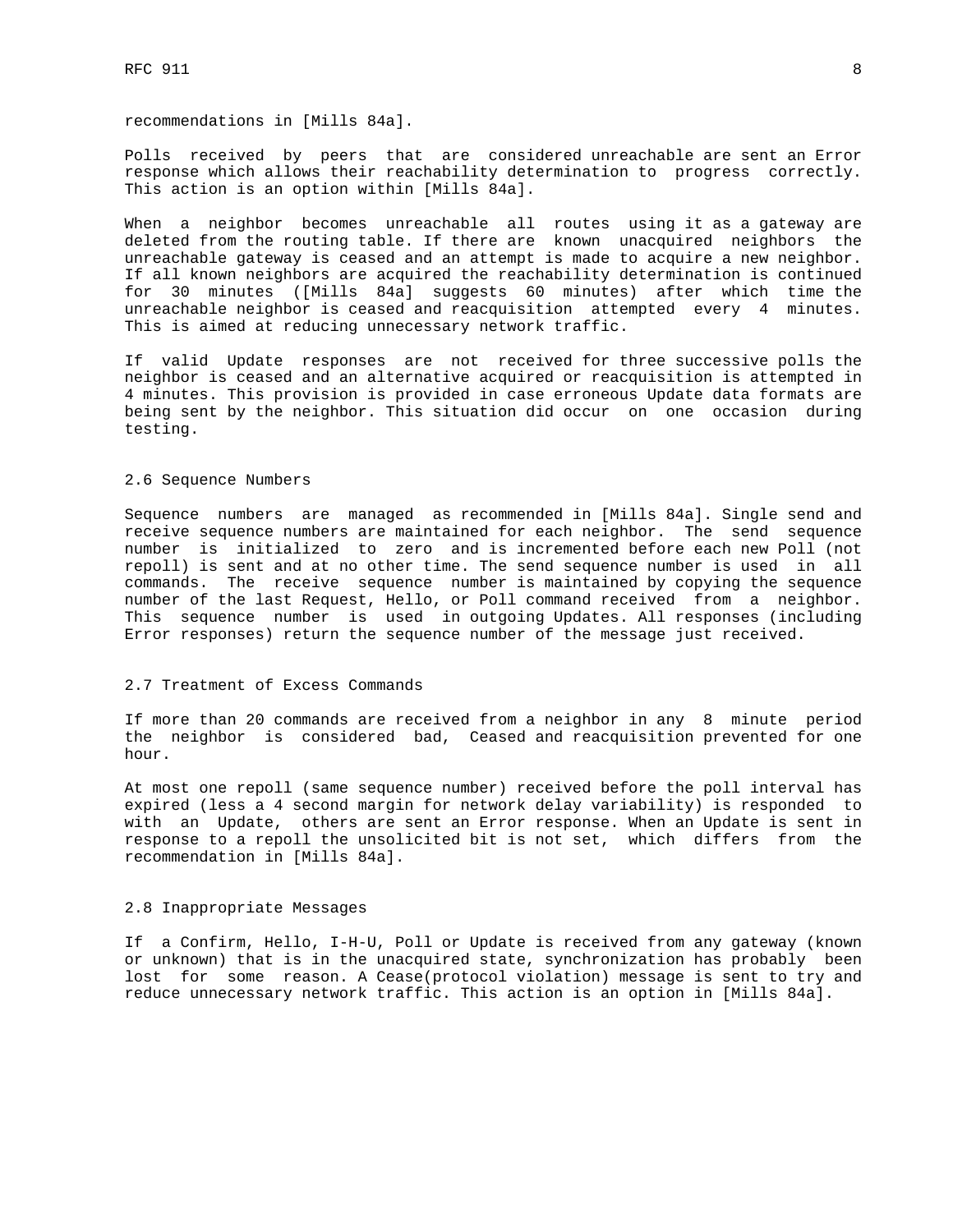# 2.9 Default Gateway

A default gateway may be specified in EGPINITFILE. The default route (net 0 in Unix 4.2 BSD) is used by the kernel packet forwarder if there is no specific route for the destination network. This provides a final level of backup if all known EGP neighbors are unreachable. This is especially useful if there is only one available EGP neighbor, as in the ISI case, Section 5.2.2.

The default route is installed at initialization and deleted after a valid EGP Update message is received. It is reinstalled if all known neighbors are acquired but none are reachable, if routes time out while there are no EGP neighbors that are acquired and reachable, and prior to process termination.

It is deleted after a valid EGP Update message is received because the default gateway will not know any more routing information than learned via EGP. If it were not deleted, all traffic to unreachable nets would be sent to the default gateway under Unix 4.2 forwarding strategy.

The default gateway should normally be set to a full-routing core gateway other than the known EGP neighbor gateways to give another backup in case all of the EGP gateways are down simultaneously.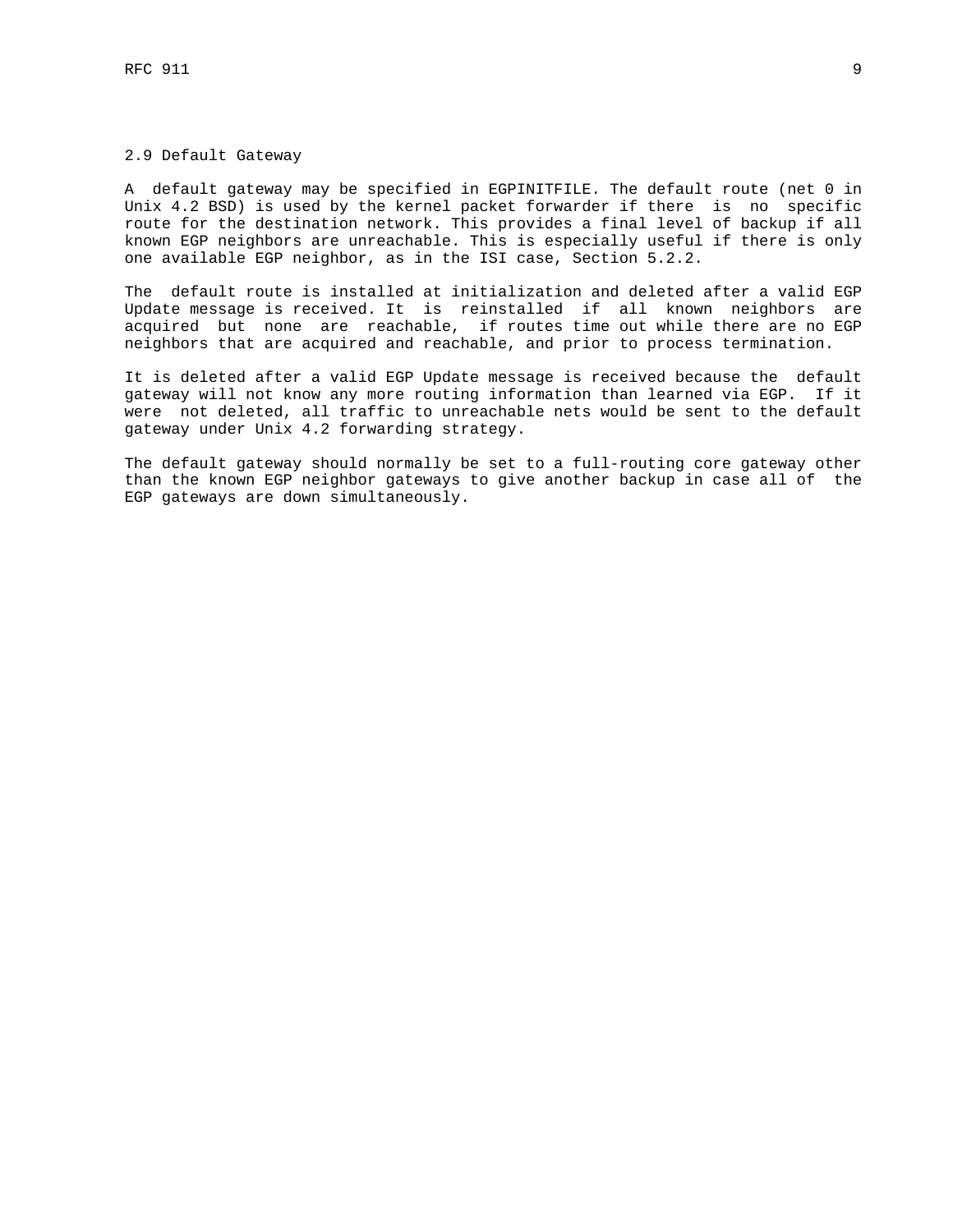# 3. TESTING

A few interesting cases that occurred during testing are briefly described.

The use of sequence numbers was interpreted differently by different implementers. Consequently some implementations rejected messages as having incorrect sequence numbers, resulting in the peer gateway being declared down. The main problem was that the specification was solely in narrative form which is prone to inconsistencies, ambiguities and incompleteness. The more formal specification of [Mills 84a] has eliminated these ambiguities.

When testing the response to packets addressed to a neighbor gateway's interface that was not on the shared net a loop resulted as both gateways repeatedly exchanged error messages indicating an invalid interface. The problem was that both gateways were sending Error responses after checking the addresses but before the EGP message type was checked. This was rectified by not sending an Error response unless it was certain that the message was not itself an Error response.

On one occasion a core gateway had some form of data error in the Update messages which caused them to be rejected even though reachability was being satisfactorily conducted. This resulted in all routes being timed out. The solution was to count the number of successive Polls that do not result in valid Updates being received and if this number reaches 3 to Cease EGP and attempt to acquire an alternative gateway.

Another interesting idiosyncrasy, reported by Mike Karels at Berkeley, results from having multiple gateways between MILNET and ARPANET. Each ARPANET host has an assigned gateway to use for access to MILNET. In cases where the EGP gateway is a host as well as a gateway, the EGP Update messages may indicate a different MILNET/ARPANET gateway from the assigned one. When the host/gateway originates a packet that is routed via the EGP reported gateway, it will receive a redirect to its assigned gateway. Thus the MILNET gateway can keep being switched between the gateway reported by EGP and the assigned gateway. A similar thing occurs when using routes to other nets reached via MILNET/ARPANET gateways.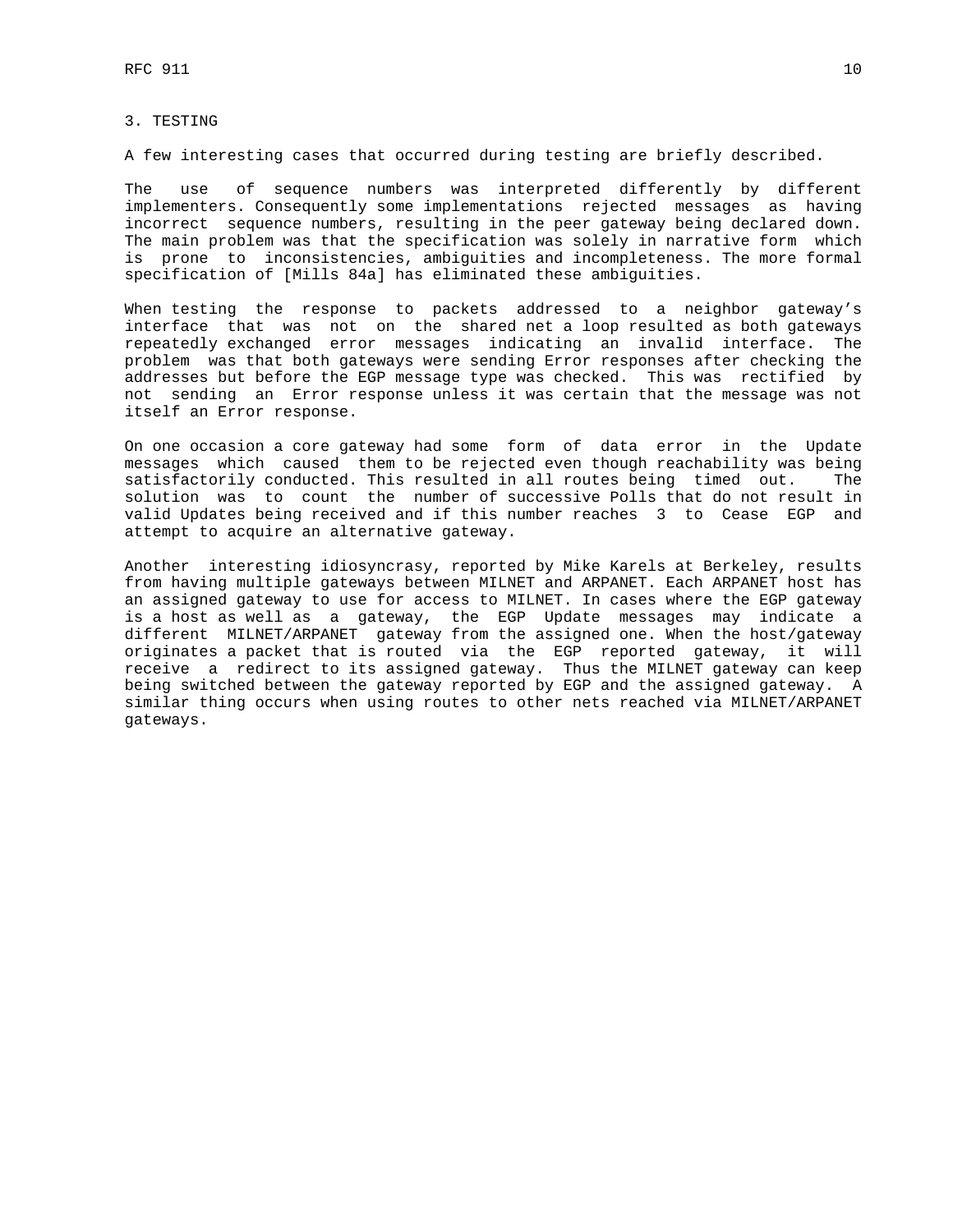# 4. FUTURE ENHANCEMENTS

#### 4.1 Multiple Autonomous Systems

The present method of acquiring a maximum number of EGP neighbors from a trusted list implies that all the neighbors are in the same AS. The intention is that they all be members of the core AS. When updating the routing tables, Updates are treated independently with no distinction made as to whether the advised routes are internal or external to the peer's AS. Also, routing metrics are compared without reference to the AS of the source.

If EGP is to be conducted with additional AS's beside the core AS, all neighbors on the list would need to be acquired in order to ensure that gateways from both AS's were always acquired. This results in an unnecessary excess of EGP traffic if redundant neighbors are acquired for reliability. A more desirable approach would be to have separate lists of trusted EGP gateways and the maximum number to be acquire, for each AS. Routing entries would need to have the source AS added so that preference could be given to information received from the owning AS (see Section 5.1.2)

# 4.2 Interface Monitoring

At present, interface status is only checked immediately prior to the sending of an Update in response to a Poll. The interface status could be monitored more regularly and an unsolicited Update sent when a change is detected. This is one area where the slow response of EGP polling could be improved. This is of particular interest to networks that may be connected by dial-in lines. When such a network dials in, its associated interface will be marked as up but it will not be able to receive packets until the change has been propagated by EGP. This is one case where the unsolicited Update message would help, but there is still the delay for other non-core gateways to poll core EGP gateways for the new routing information.

This was one case where it was initially thought that a kernel EGP implementation might help. But the kernel does not presently pass interface status changes by interrupts so a new facility would need to be incorporated. If this was done it may be just as easy to provide a user level signal when an interface status changes.

# 4.3 Network Level Status Information

At present, network level status reports, such as IMP Destination Unreachable messages, are not used to detect changes in the reachability of EGP neighbors or other neighbor gateways. This information should be used to improve the response time to changes.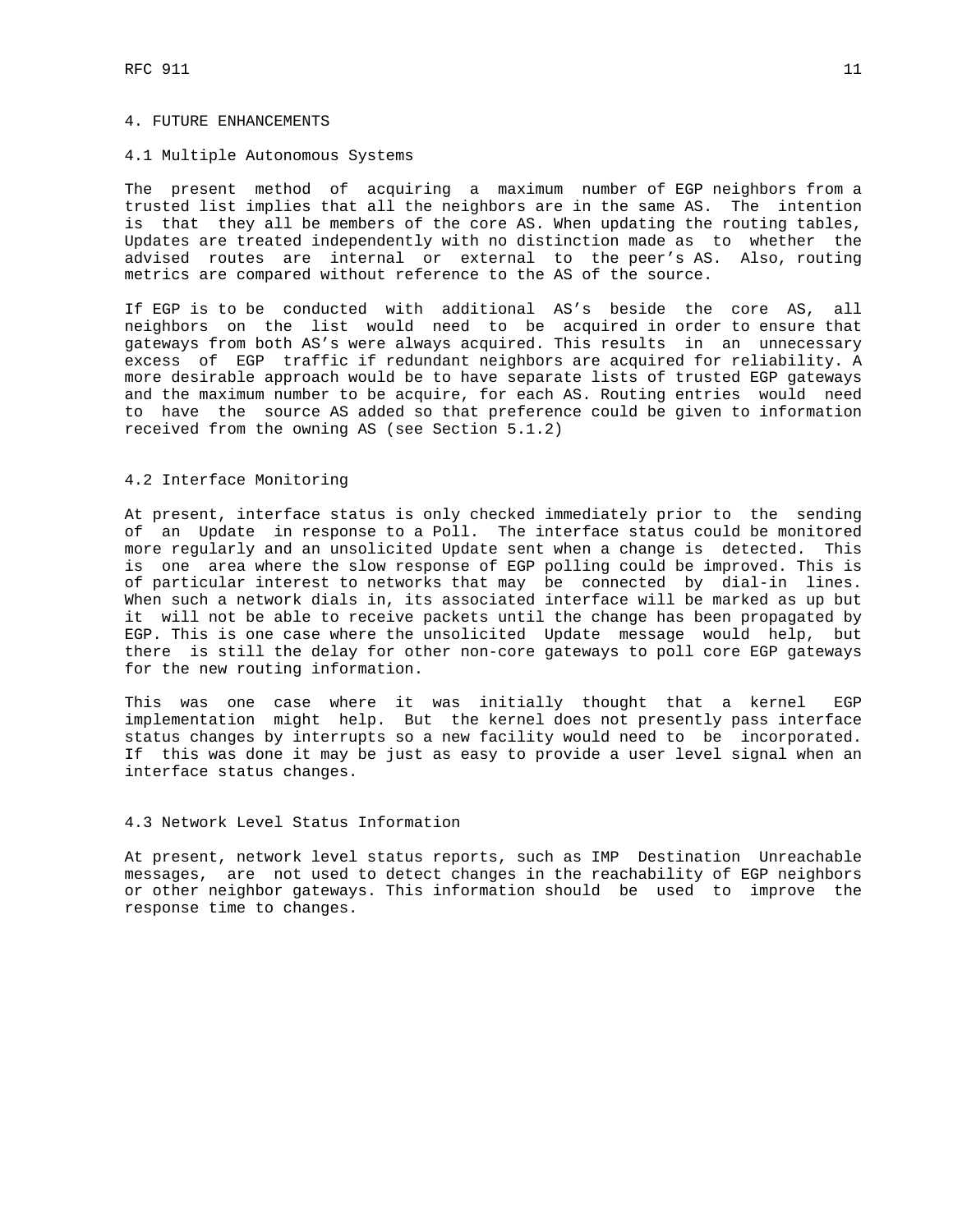# 4.4 Interior Gateway Protocol Interface

At present any routing information that is interior to the AS is static and read from the initialization file. The internal route management functions have been written so that it should be reasonably easy to interface an IGP for dynamic interior route updates. This is facilitated by the separation of the exterior and interior routing tables.

The outgoing EGP Updates will be correctly prepared from the interior routing table by rt\_NRnets() whether or not static or dynamic interior routing is done. Functions are also provided for looking up, adding, changing and deleting internal routes, i.e. rt\_int\_lookup(), rt\_add(), rt\_change() and rt\_delete() respectively.

The interaction of an IGP with the current data structures basically involves three functions: updating the interior routing table using a function similar to rt\_NRupdate(), preparing outgoing interior updates similarly to rt\_NRnets(), and timing out interior routes similarly to rt\_time().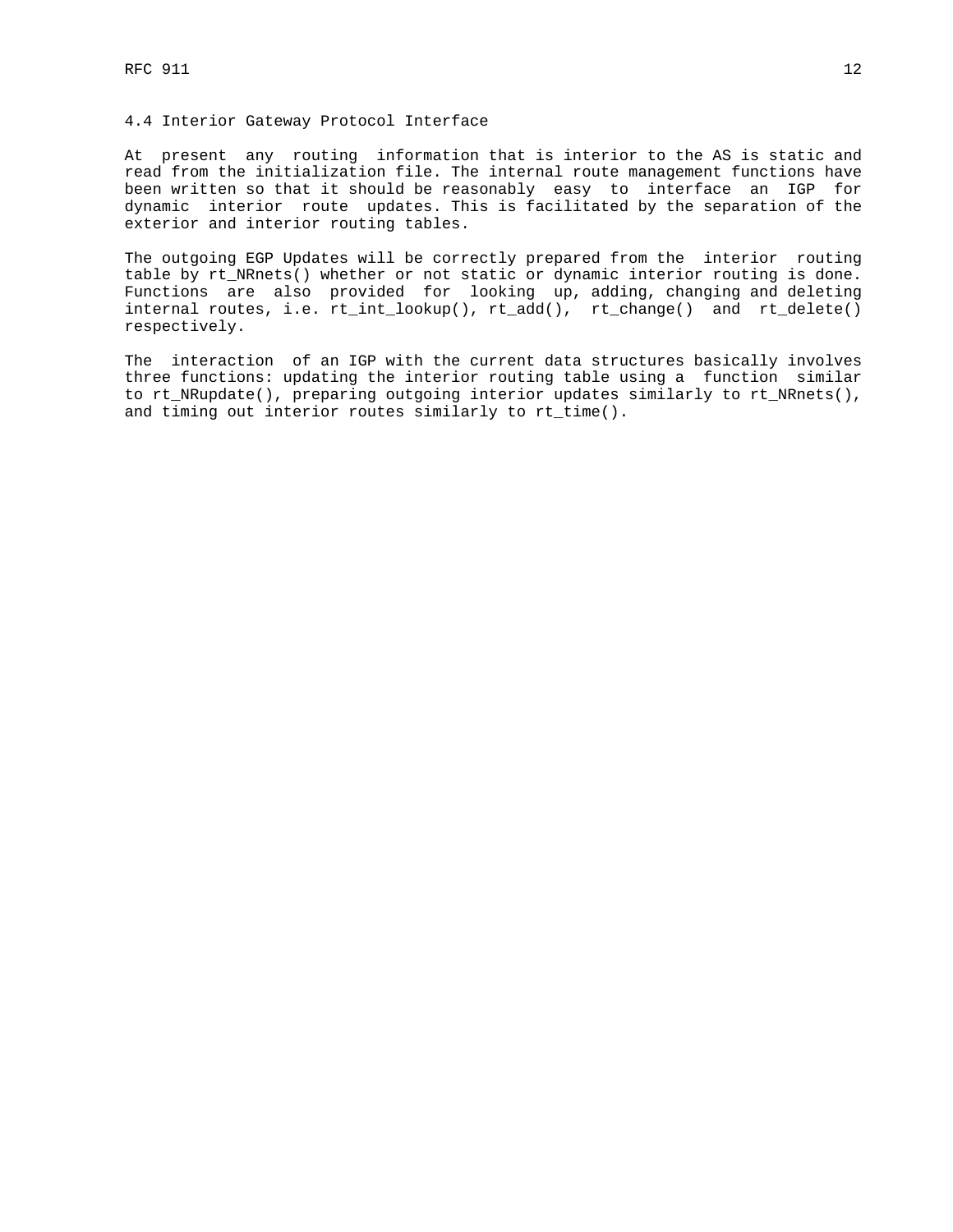# 5. TOPOLOGY ISSUES

5.1 Topology Restrictions and Routing Loops

# 5.1.1 Background

EGP is not a routing algorithm. it merely enables exterior neighbors to exchange routing information which is likely to to be needed by a routing algorithm. It does not pass sufficient information to prevent routing loops if cycles exist in the topology [Rosen 82].

Routing loops can occur when two gateways think there are alternate routes to reach a third gateway via each other. When the third gateway goes down they end up pointing to each other forming a routing loop. Within the present core system, loops are broken by counting to "infinity" (the internet diameter in gateway hops). This (usually) works satisfactorily because GGP propagates changes fairly quickly as routing updates are sent as soon as changes occur. Also the diameter of the internet is quite small (5) and a universal distance metric, hop count, is used. But this will be changed in the future.

With EGP, changes are propagated slowly. Although a single unsolicited NR message can be sent, it won't necessarily be passed straight on to other gateways who must hear about it indirectly. Also, the distance metrics of different AS's are quite independent and hence can't be used to count to infinity.

The initial proposal was to prevent routing loops by restricting the topology of AS's to a tree structure so that there are no multiple routes via alternate AS's. Multiple routes within the same AS are allowed as it is the interior routing strategies responsibility to control loops.

[Mills 84b] has noted that even with the tree topology restriction, "we must assume that transient loops may form within the core system from time to time and that this information may escape to other systems; however, it would be expected that these loops would not persist for very long and would be broken in a short time within the core system itself. Thus a loop between non-core systems can persist until the first round of Update messages sent to the other systems after all traces of the loop have been purged from the core system or until the reachability information ages out of the tables, whichever occurs first".

With the initial simple stub EGP systems the tree topology restriction could be satisfied. But for the long term this does not provide sufficient robustness.

[Mills 83] proposed a procedure by which the AS's can dynamically reconfigure themselves such that the topology restriction is always met, without the need for a single "core" AS. One AS would own a shared net and its neighbor AS's would just conduct EGP with the owner. The owner would pass on such information indirectly as the core system does now. If the owning AS is defined to be closest to the root of the tree topology, any haphazard interconnection can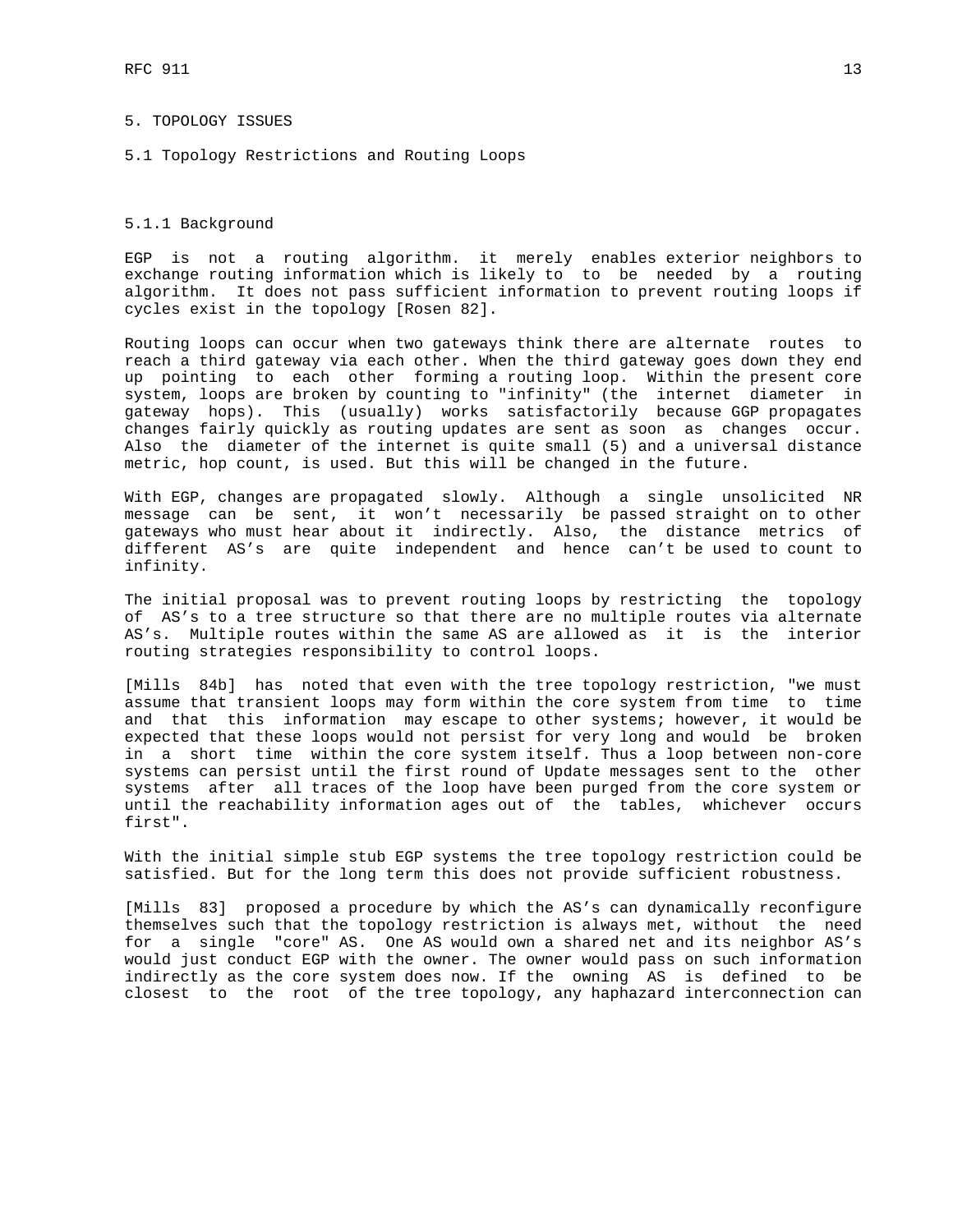form itself into an appropriate tree structured routing topology. By routing topology I mean the topology as advised in routing updates. There may well be other physical connections but if they are not advised they will not be used for routing. Each AS can conduct EGP with at most one AS that owns one of its shared nets. Any AS that is not conducting EGP over any net owned by another AS is the root of a subtree. It may conduct EGP with just one other AS that owns one of its shared nets. This "attachment" combines the two subtrees into a single subtree such that the overall topology is still a tree. Topology violations can be determined because two different AS's will report that they can reach the same net.

With such a dynamic tree, there may be preferred and backup links. In such cases it is necessary to monitor the failed link so that routing can be changed back to the preferred link when service is restored.

Another aspect to consider is the possibility of detecting routing loops and then breaking them. Expiration of the packet time-to-live (TTL) could be used to do this. If such a loop is suspected a diagnostic packet, such as ICMP echo, could be sent over the suspect route to confirm whether it is a loop. If a loop is detected a special routing packet could be sent over the route that instructs each gateway to delete the route after forwarding the packet on. The acceptance of new routing information may need to be delayed for a hold down period. This approach would require sensible selection of the initial TTL. But this is not done by many hosts.

# 5.1.2 Current Policy

Considering the general trend to increased network interconnection and the availability of alternative long-haul networks such as ARPANET, WBNET (wideband satellite network), and public data networks the tree topology restriction is generally unacceptable. A less restrictive topology is currently recommended. The following is taken from [Mills 84b].

EGP topological model:

- An autonomous system consists of a set of gateways connected by networks. Each gateway in the system must be reachable from every other gateway in its system by paths including only gateways in that system.
- A gateway in a system may run EGP with a gateway in any other system as long as the path over which EGP itself is run does not include a gateway in a third system.
- The "core system" is distinguished from the others by the fact that only it is allowed to distribute reachability information about systems other than itself.
- At least one gateway in every system must have a net in common with a gateway in the core system.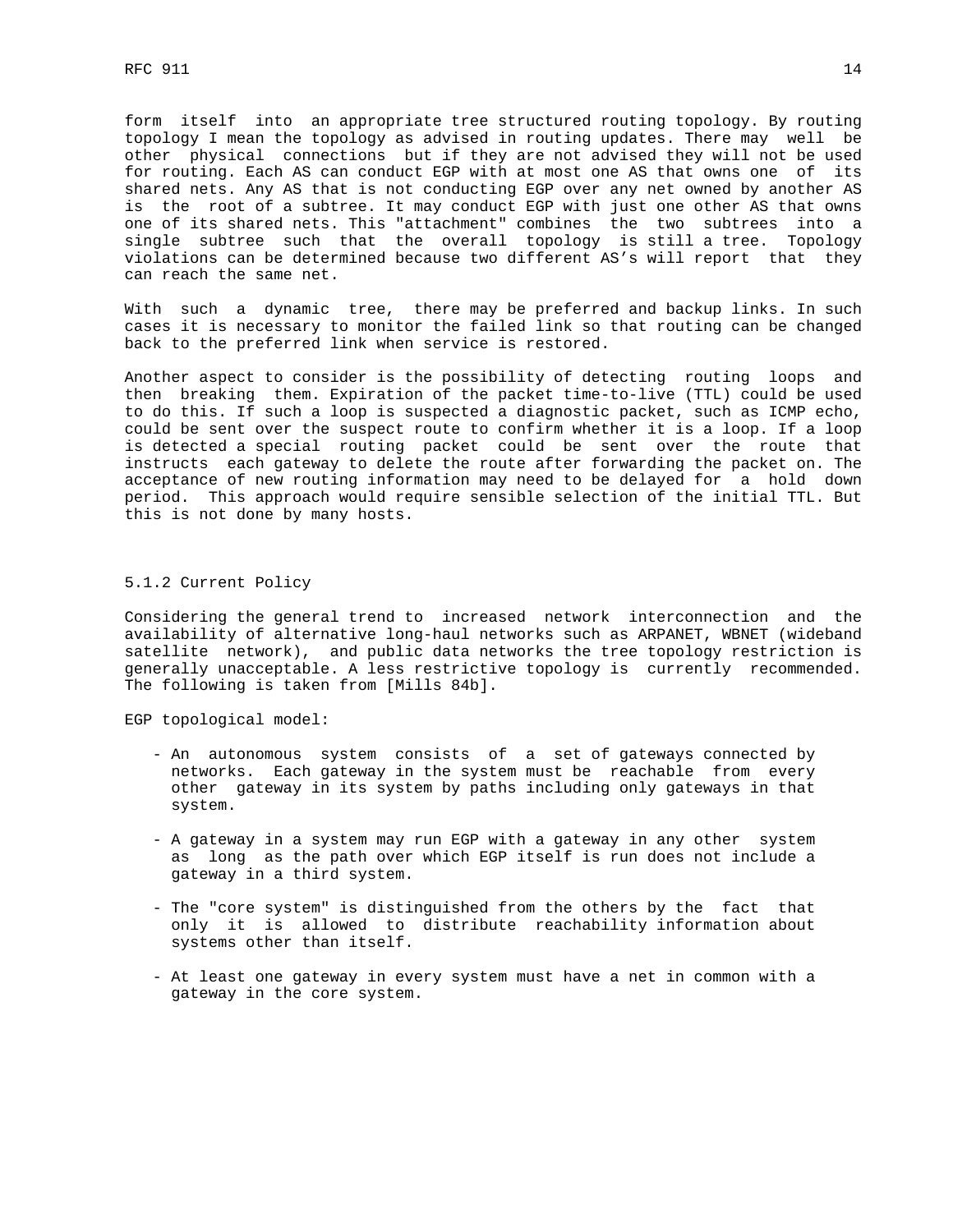- There are no topological or connectivity restrictions other than those implied above.

A gateway will use information derived from its configuration (directly connected nets), the IGP of its system, called S in the following, (interior nets) and EGP (interior and exterior nets of neighboring systems) to construct its routing tables. If conflicts with respect to a particular net N occur, they will be resolved as follows:

- If N is directly connected to the gateway, all IGP and EGP reports about N are disregarded.
- If N is reported by IGP as interior to S and by EGP as either interior or exterior to another system, the IGP report takes precedence.
- If N is reported by EGP as interior to one system and exterior to another, the interior report takes precedence.
- If N is reported as interior by two or more gateways of the same system using EGP, the reports specifying the smallest hop count take precedence.
- In all other cases the latest received report takes precedence.

Old information will be aged from the tables.

The interim model provides an acceptable degree of self-organization. Transient routing loops can occur between systems, but these are eventually broken by old reachability information being aged out of the tables. Given the fact that transient loops can occur due to temporary core-system loops, the additional loops that might occur in the case of local nets homed to multiple systems does not seem to increase the risk significantly.

### 5.2 Present ISI Configuration

A simplified version of the ISI network configuration is shown in Figure 5-1. ISI-Hobgoblin can provide a backup gateway function to the core ISI-Gateway between ARPANET and ISI-NET. ISI-Hobgoblin is a VAX 11/750 which runs Berkeley Unix 4.2. The EGP implementation described in this report is run on ISI-Hobgoblin.

ISI-Troll is part of a split gateway to the University of California at Irvine network (UCI-ICS). The complete logical gateway consists of ISI-Troll, the 9600 baud link and UCI-750A [Rose 84]. ISI-Troll runs Berkeley Unix 4.1a and hence cannot run the EGP program. It is therefore a non-routing gateway. The existence of UCI-ICS net must be advised to the core AS by ISI-Hobgoblin. This can be done by including an appropriate entry in the EGPINITFILE.

Hosts on ISI-NET, including ISI-Troll, have static route entries indicating ISI-Gateway as the first hop for all networks other than UCI-ICS and ISI-NET.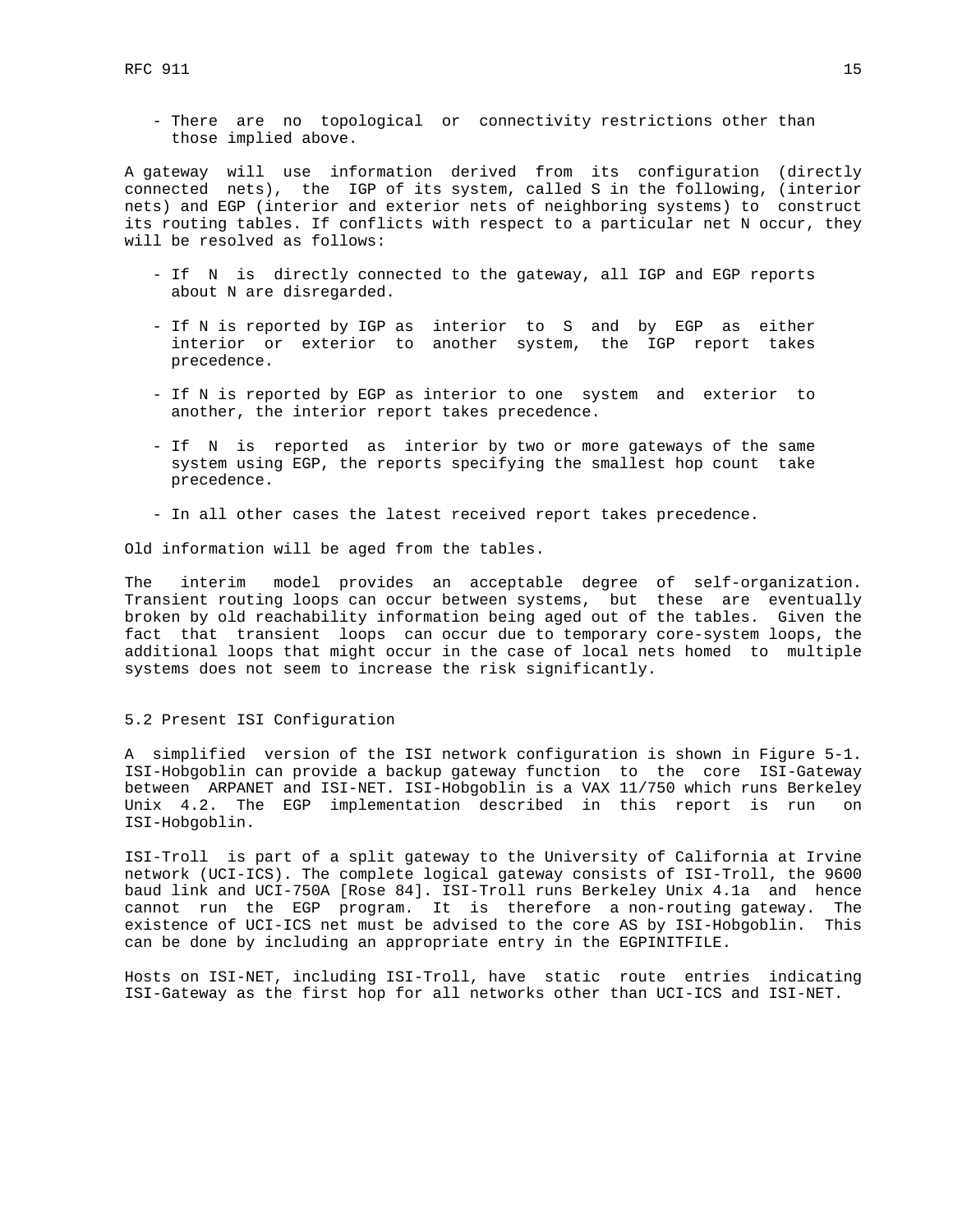

Figure 5-1: Simplified ISI Network Configuration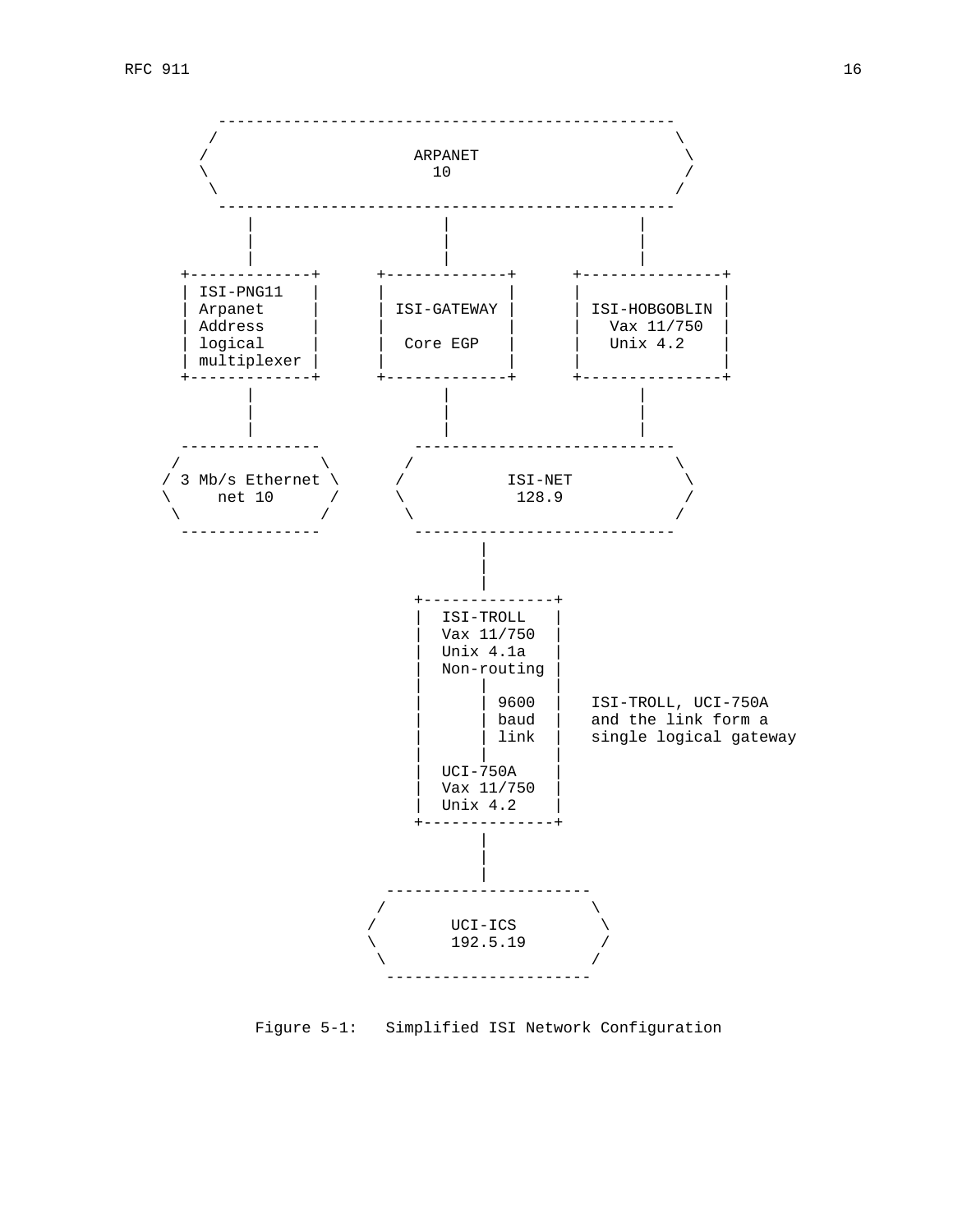EGP can either be conducted with ISI-Gateway across ARPANET or ISI-NET.

# 5.2.1 EGP Across ARPANET

ISI-Hobgoblin will advise ISI-Gateway across ARPANET, and hence the core system, that it can reach ISI-NET and UCI-ICS.

Packets from AS's exterior to ISI and destined for UCI-ICS will be routed via ISI-Gateway, ISI-Hobgoblin and ISI-Troll. The extra hop via ISI-Gateway (or other core EGP gateway) is because the core gateways do not currently pass on indirect-neighbor exterior gateway addresses in their IGP messages (Gateway-to-Gateway Protocol). Packets originating from UCI-ICS destined for exterior AS's will be routed via ISI-Troll and ISI-Gateway. Thus the incoming and out going packet routes are different.

Packets originating from ISI-Hobgoblin as a host and destined for exterior AS's will be routed via the appropriate gateway on ARPANET.

UCI-ICS can only communicate with exterior AS's if ISI-Troll, ISI-Hobgoblin and ISI-Gateway are all up. The dependence on ISI-Gateway could be eliminated if ISI-Troll routed packets via ISI-Hobgoblin rather than ISI-Gateway. However, as ISI-Hobgoblin is primarily a host and not a gateway it is preferable that ISI-Gateway route packets when possible.

ISI-Hobgoblin can provide a back-up gateway function to ISI-Gateway as it can automatically switch to an alternative core EGP peer if ISI-Gateway goes down. Even though ISI-Hobgoblin normally advises the core system that it can reach ISI-NET the core uses its own internal route via ISI-Gateway in preference. For hosts on ISI-NET to correctly route outgoing packets they need their static gateway entries changed from ISI-Gateway to ISI-Hobgoblin. At present this would have to be done manually. This would only be appropriate if ISI-Gateway was going to be down for an extended period.

5.2.2 EGP Across ISI-NET

ISI-Hobgoblin will advise ISI-Gateway across ISI-NET that its indirect neighbor, ISI-Troll, can reach UCI-ICS net.

All exterior packet routing for UCI-ICS will be via ISI-Gateway in both directions with no hops via ISI-Hobgoblin. Packets originating from ISI-Hobgoblin as a host and destined for exterior AS's will be routed via ISI-Gateway, rather than the ARPANET interface, in both directions, thus taking an additional hop.

UCI-ICS can only communicate with exterior AS's if ISI-Troll and ISI-Gateway are up and ISI-Hobgoblin has advised ISI-Gateway of the UCI-ICS route. If ISI-Hobgoblin goes down, communication will still be possible because ISI-gateway (and other core gateways) do not time out routes to indirect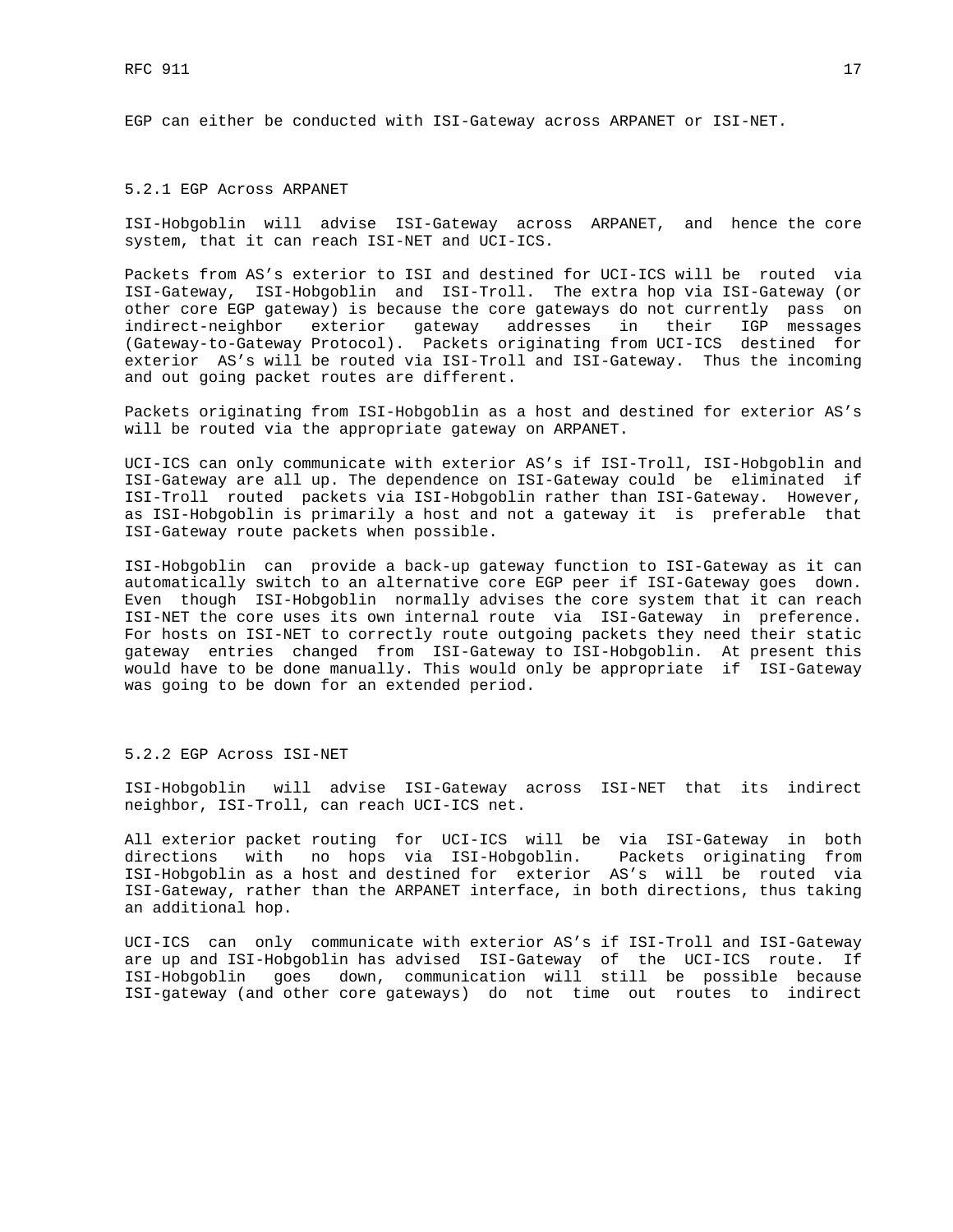neighbors. If ISI-Gateway then goes down, it will need to be readvised by ISI-Hobgoblin of the UCI-ICS route, when it comes up.

Conducting EGP over ISI-NET rather than ARPANET should provide more reliable service for UCI-ICS for the following reasons: ISI-Gateway is specifically designed as a gateway, it is expected to be up more than ISI-Hobgoblin, it is desirable to eliminate extra routing hops where possible and, the exterior routing information will persist after ISI-hobgoblin goes down. If ISI-Hobgoblin is to be used in its back-up mode, EGP could be restarted across ARPANET after the new gateway routes are manually installed in the hosts. Therefore, EGP across ISI-NET was selected as the preferred mode of operation.

#### 5.2.3 Potential Routing Loop

Because both ISI-Gateway and ISI-Hobgoblin provide routes between ARPANET and ISI-NET there is a potential routing loop. This topology in fact violates the original tree structure restriction. Provided ISI-Hobgoblin does not conduct EGP simultaneously with ISI-Gateway over ISI-NET and ARPANET, the gateways will only ever know about the alternative route from the shared EGP network and not from the other network. Thus a loop cannot occur. For instance, if EGP is conducted over ISI-NET, both ISI-Gateway and ISI-Hobgoblin will know about the alternative routes via each other to ARPANET from ISI-NET, but they will not know about the gateway addresses on ARPANET to be able to access ISI-NET from ARPANET. Thus they have insufficient routing data to be able to route packets in a loop between themselves.

5.3 Possible Future Configuration

# 5.3.1 Gateway to UCI-ICS

An improvement in the reliability and performance of the service offered to UCI-ICS can be achieved by moving the UCI-ICS interface from ISI-Troll to ISI-Hobgoblin. Reliability will improve because the connection will only require ISI-Hobgoblin and its ARPANET interface to be up and performance will improve because the extra gateway hop will be eliminated.

This will also allow EGP to be conducted across ARPANET giving access to the alternative core gateways running EGP. This will increase the chances of being able to reliably acquire an EGP neighbor at all times. It will also eliminate the extra hop via ISI-Gateway for packets originating from ISI-Hobgoblin, as a host, and destined for exterior networks.

This configuration change will be made at sometime in the future. It was not done initially because ISI-Hobgoblin was experimental and down more often than ISI-Troll.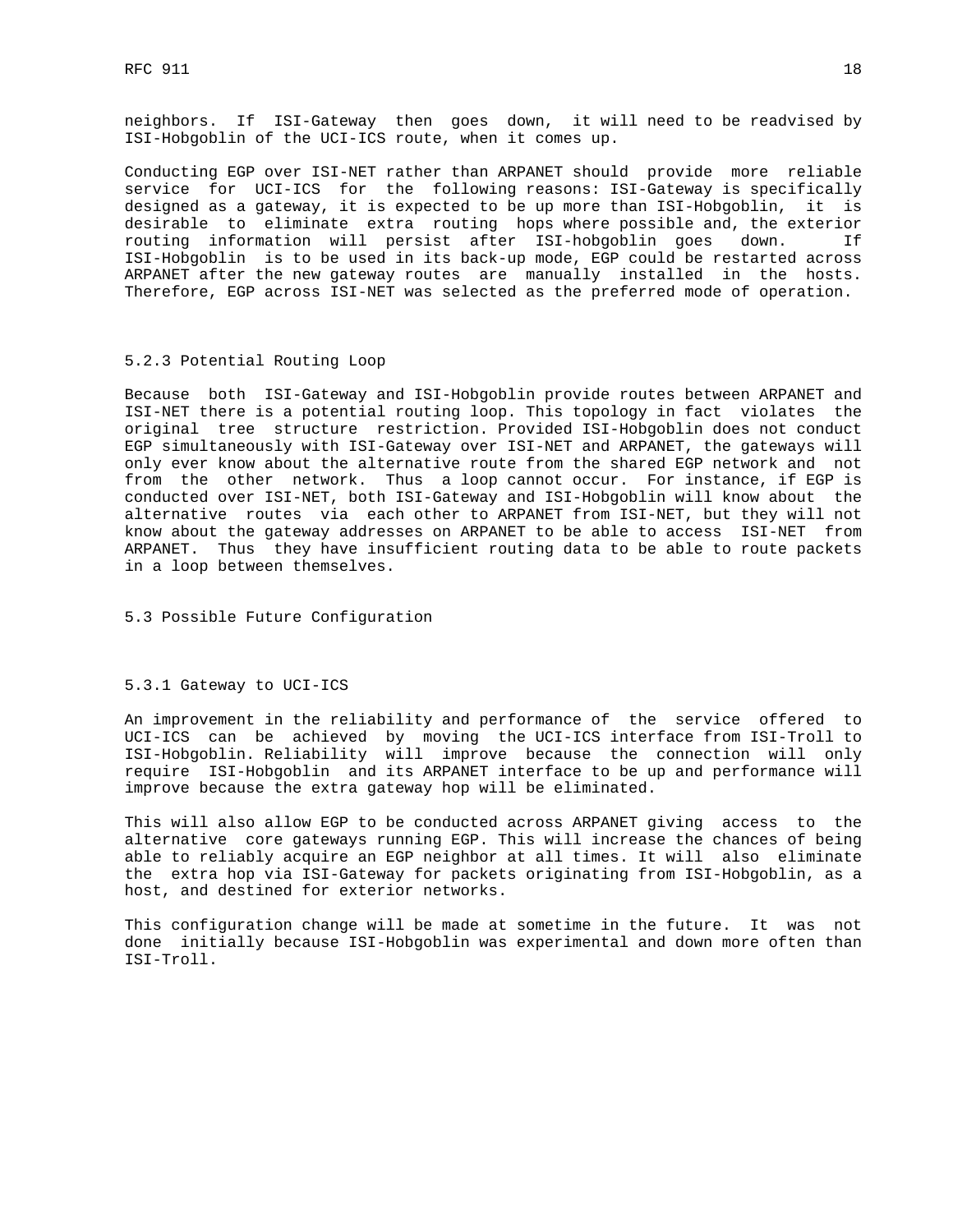#### 5.3.2 Dynamic Switch to Backup Gateway

It was noted in Section 5.2.1 that ISI-Hobgoblin can provide a backup gateway function to ISI-Gateway between ARPANET and ISI-NET. Such backup gateways could become a common approach to providing increased reliability.

At present the change over to the backup gateway requires the new gateway route to be manually entered for hosts on ISI-NET. This section describes a possible method for achieving this changeover dynamically when the primary gateway goes down.

The aim is to be able to detect when the primary gateway is down and have all hosts on the local network change to the backup gateway with a minimum amount of additional network traffic. The hosts should revert back to the primary gateway when it comes up again.

The proposed method is for only the backup gateway to monitor the primary gateway status and for it to notify all hosts of the new gateway address when there is a change.

# 5.3.2.1 Usual Operation

The backup gateway runs a process which sends reachability-probe messages, such as ICMP echoes, to the primary gateway every 30 seconds and uses the responses to determine reachability as for EGP. If the primary gateway goes down a "gateway-address message" indicating the backup gateway address is broadcast (or preferably multicast) to all hosts. When the primary gateway comes up another gateway message indicating the primary gateway address is broadcast. These broadcasts should be done four times at 30 second intervals to avoid the need for acknowledgements and knowledge of host addresses.

Each host would run a process that listens for gateway-address messages. If a different gateway is advised it changes the default gateway entry to the new address.

# 5.3.2.2 Host Initialization

When a host comes up the primary gateway could be down so it needs to be able to determine that it should use the backup gateway. The host could read the address of the primary and backup gateways from a static initialization file. It would then set its default gateway as the primary gateway and send a "gateway-request message" to the backup gateway requesting the current gateway address. The backup gateway would respond with a gateway-address message. If no response is received the gateway-request should be retransmitted three times at 30 second intervals. If no response is received the backup gateway can be assumed down and the primary gateway retained as the default.

Whenever the backup gateway comes up it broadcasts a gateway-address message.

Alternatively, a broadcast (or multicast) gateway-request message could be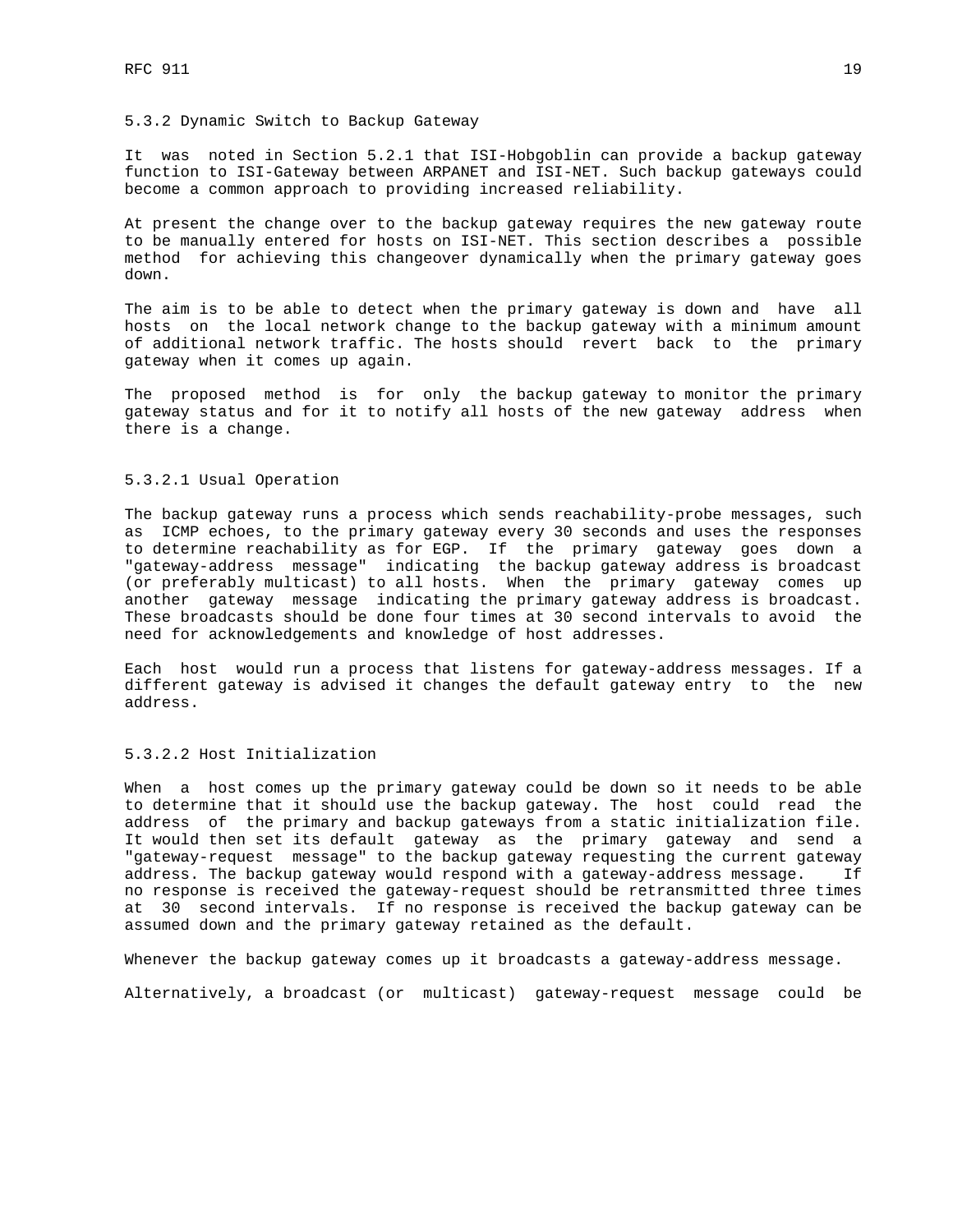defined to which only gateways would respond. The backup gateway-address message needs to indicate that it is the backup gateway so that future requests need not be broadcast. Again, three retransmissions should be used. But the primary gateway also needs to broadcast its address whenever it comes up.

# 5.3.2.3 When Both the Primary and Backup are Down

If the primary gateway is down and the backup knows it is going down, it should broadcast gateway-address messages indicating the primary gateway in case the primary gateway comes up first.

But the backup could go down without warning and the primary come up before it. If the primary gateway broadcasts a gateway-address message when it comes up there is no problem. Otherwise, while hosts are using the backup gateway they should send a gateway-request message every 10 minutes. If no response is received it should be retransmitted 3 times at 30 second intervals and if still no response the backup assumed down and the primary gateway reverted to.

Thus the only time hosts need to send messages periodically is when the primary gateway does not send gateway-address messages on coming up and the backup gateway is being used. In some cases, such as at ISI, the primary gateway is managed by a different organization and experimental features cannot be conveniently added.

5.3.2.4 Unix 4.2 BSD

One difficulty with the above is that there is no standard method of specifying internet broadcast or multicast addresses. Multicast addressing is preferable as only those participating need process the message (interfaces with hardware multicast detection are available). In the case of Unix 4.2 BSD an internet address with zero local address is assumed for the internet broadcast address. However, the general Internet Addressing policy is to use an all ones value to indicate a broadcast function.

On Unix 4.2 BSD systems, both the gateway and host processes could be run at the user level so that kernel modifications are not required.

A User Datagram Protocol (UDP) socket could be reserved for host-backup-gateway communication.

Super user access to raw sockets for sending and receiving ICMP Echo messages requires a minor modification to the internet-family protocol switch table.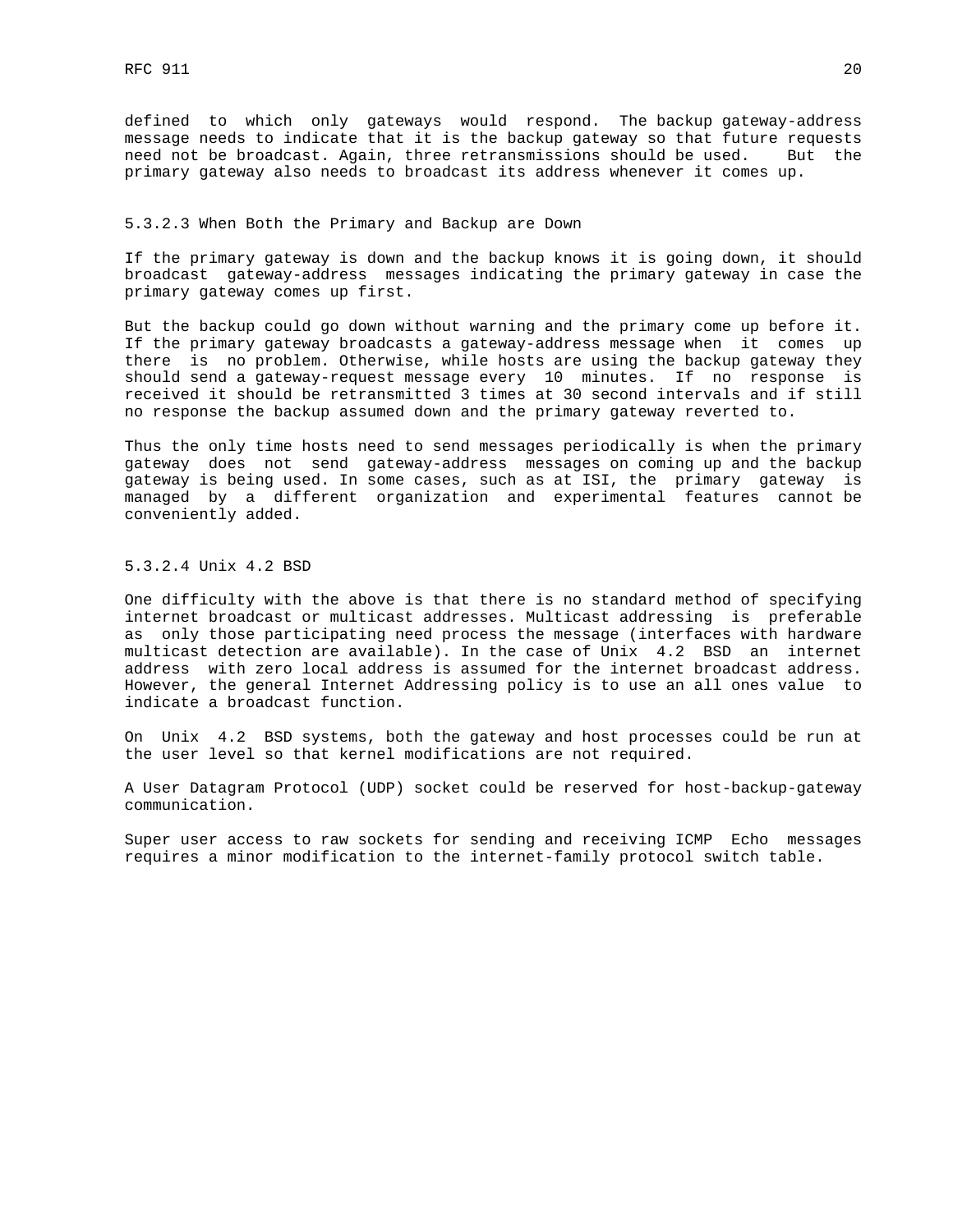# 6. ACKNOWLEDGEMENT

I acknowledge with thanks the many people who have helped me with this project, but in particular, Dave Mills, who suggested the project, Jon Postel for discussion and encouragement, Liza Martin for providing the initial EGP code, Berkeley for providing the "routed" code, Mike Brescia for assistance with testing, Telecom Australia for funding me, and ISI for providing facilities.